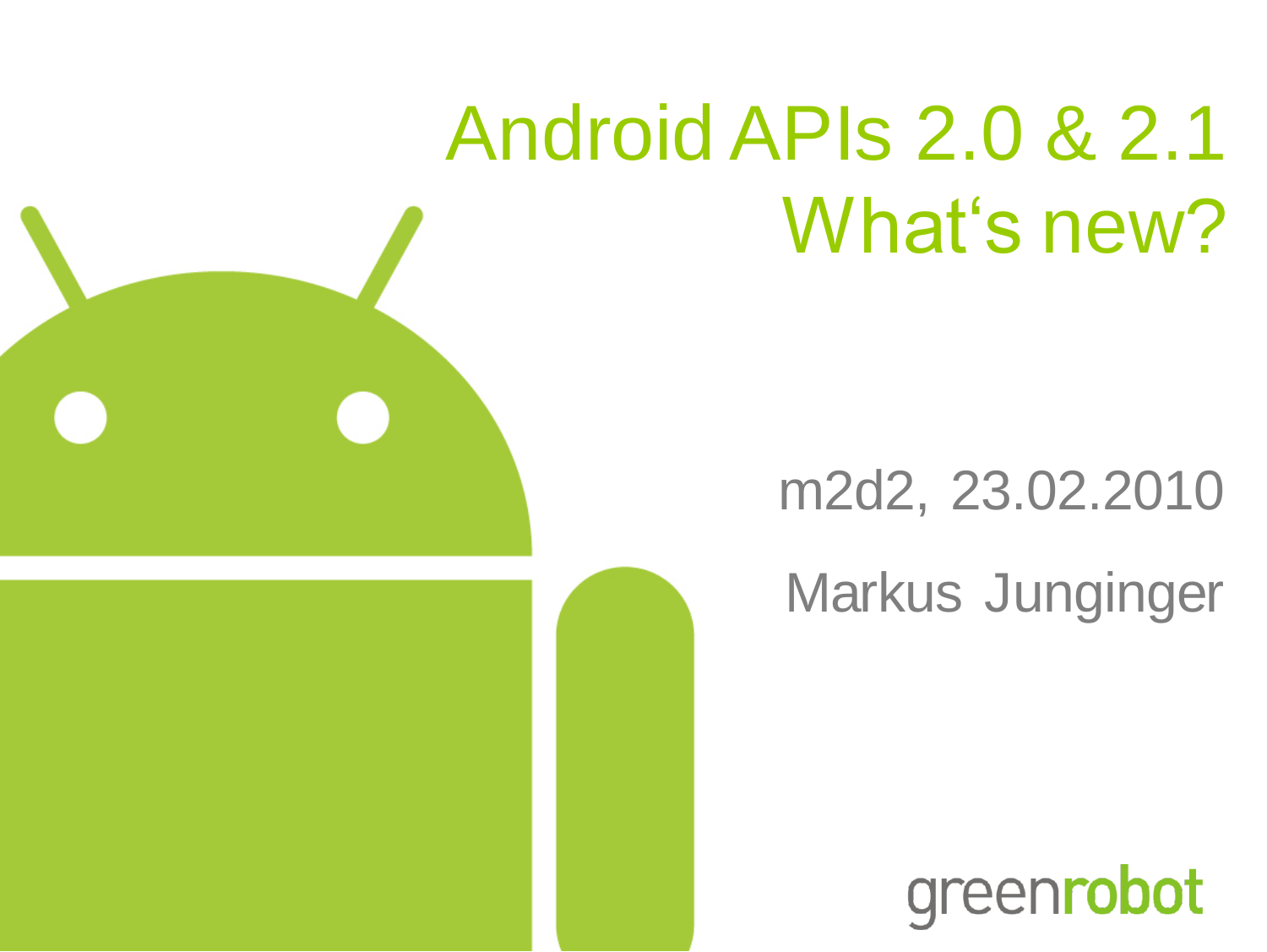#### **Outline**

- **Historie Android 1.0 2.0**
- **Android 2.0 APIs**
- **Bluetooth**
- **Quick Contacts**
- **Multitouch**
- **Live Wallpaper**

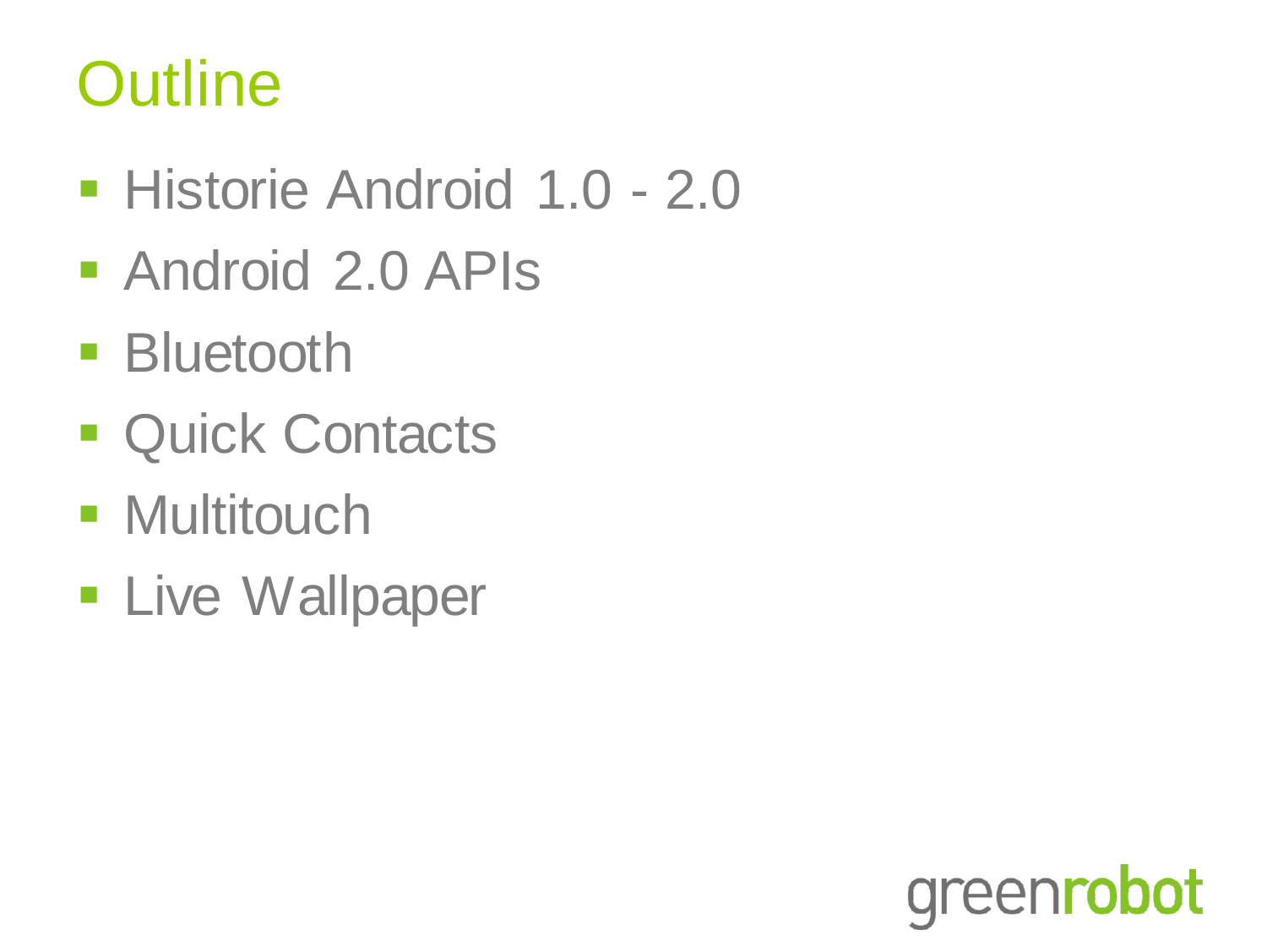## Android 1.1

- **API-Level 2**
- API Änderungen sehr überschaubar
- **Bugfix Release**
- android:minSdkVersion ist Pflicht-Attribut
- **Kleine App Verbesserungen** 
	- Suche nach POI (Google-Maps-App)
	- MMS Anlagen lokal speichern

## greenrobot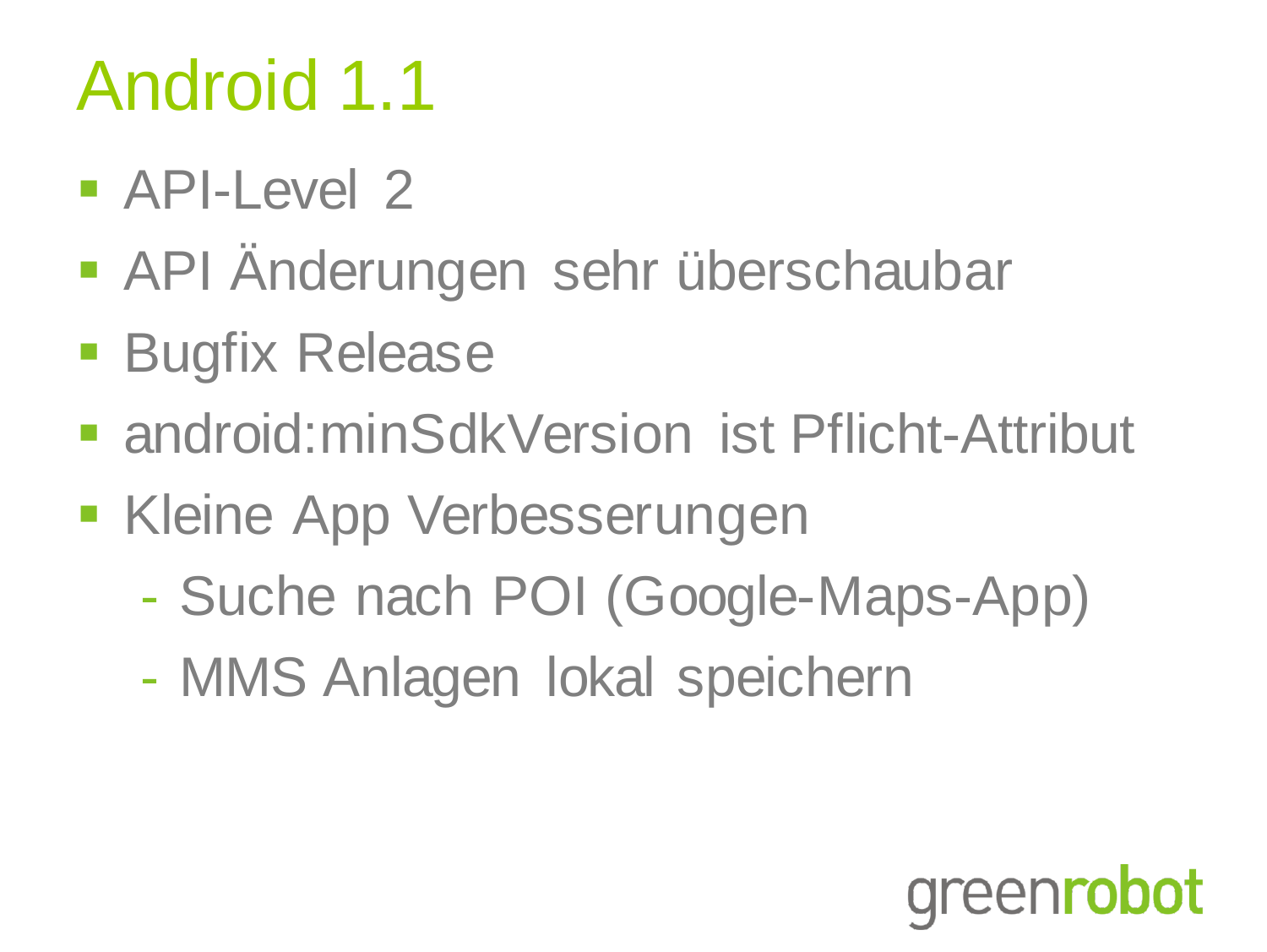# Android 1.5 (cupcake)

- API-Level 3
- **UI-Elemente überarbeitet**
- **Virtual Keyboard**
- **Home-Screen Widgets**
- Copy & Paste
- **Performance Verbesserungen**



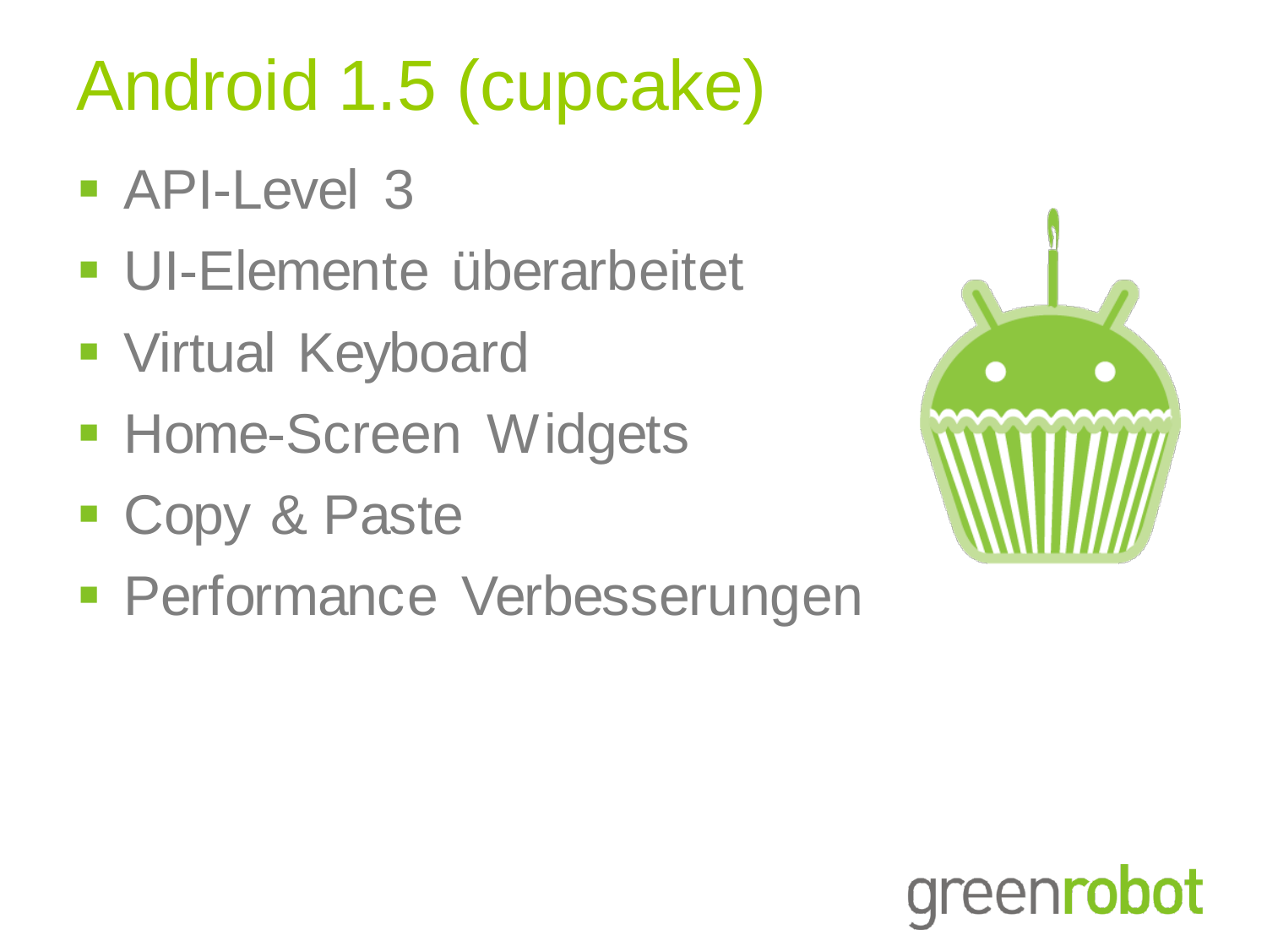# Android 1.6 (donut)

- **API-Level 4**
- **Android-Market Update**
- Quick-Search-Box
- **Native VPN-Unterstützung**
- **Text-to-speech Engine**



- **Auflösungen und Pixeldichten**
- **Energieverbrauch AppWidget**
- **Native Entwicklung mit dem NDK**

eenrobot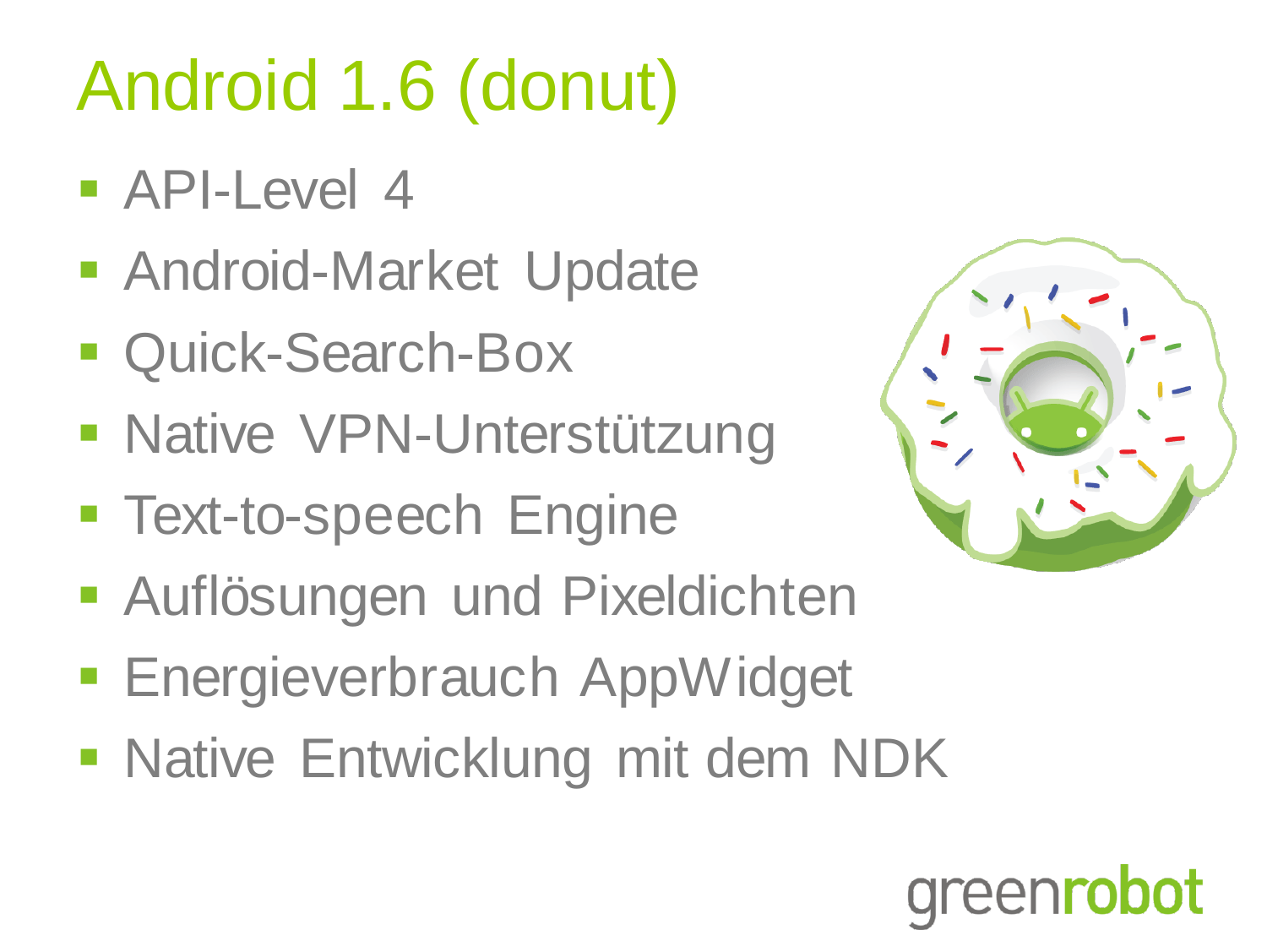# Android 2.0 (eclair)

- **API-Level 5 und 6 (2.0.1)**
- **Multitouch API**
- **Bluetooth API**
- **Verbesserte virtuelle Tastatur**
- Quick-Search (SMS, MMS)
- **Quick-Contact-Widget**
- **Aktualisierter Browser**
- Mehrere Email-Konten synchronisieren
- **Kamera-Funktionen erweitert**

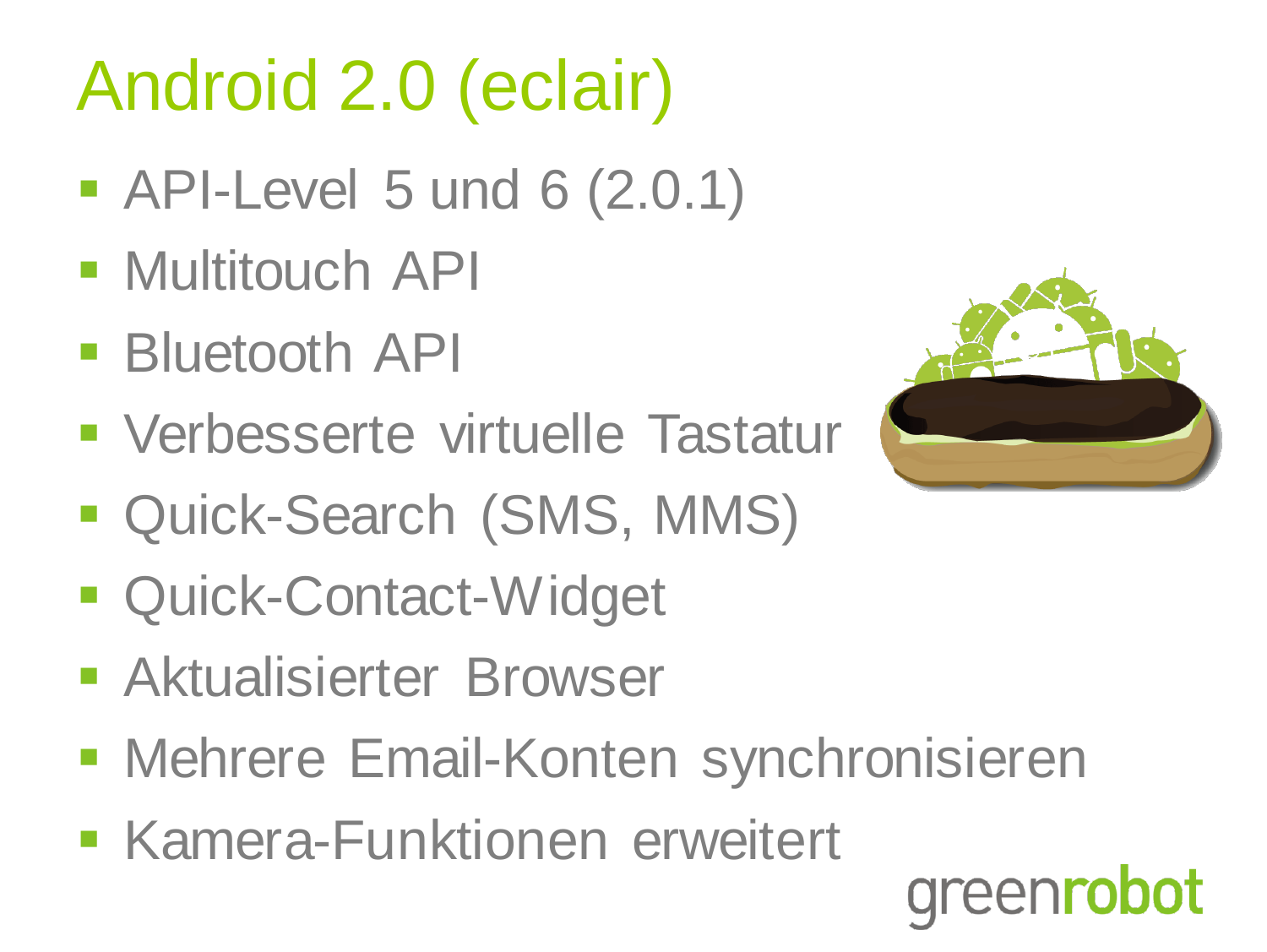### Android API Differences Report

 $100 *$  (added + removed + 2\*changed) Percentage difference  $=$ sum of public elements in BOTH APIs



greenrobot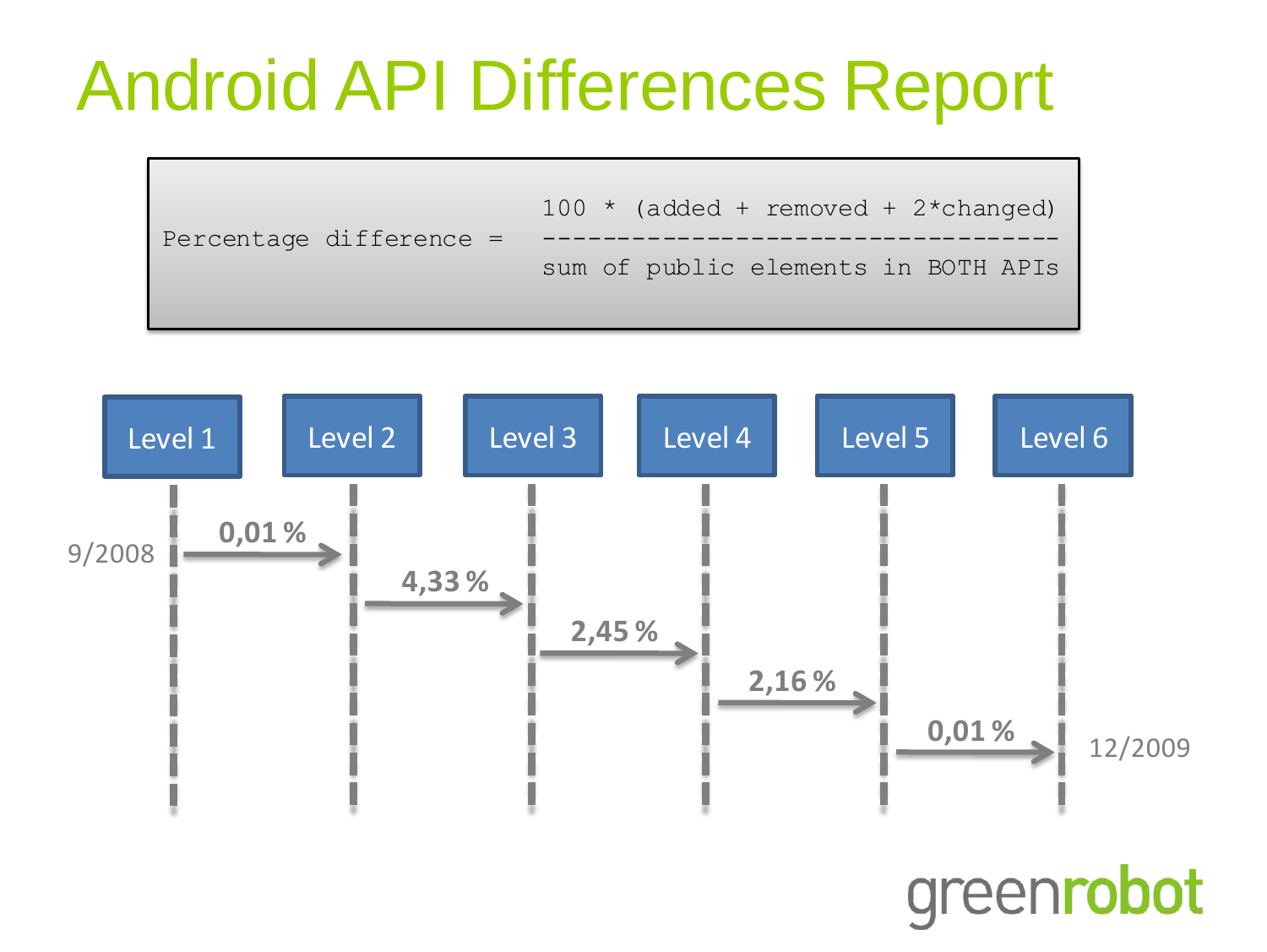### Bluetooth

- **Android BT Stack basiert auf Bluez 4.47** 
	- Linux Standard (von SIG anerkannt)
- Bluetooth 2.1 EDR (2,1 Mb/s)
- **Emulator unterstützt kein Bluetooth**
- permission.BLUETOOTH
	- Mit Paired-Devices verbinden
- permission.BLUETOOTH\_ADMIN
	- Finden und Verbinden von BT-Geräten

**areenrobot**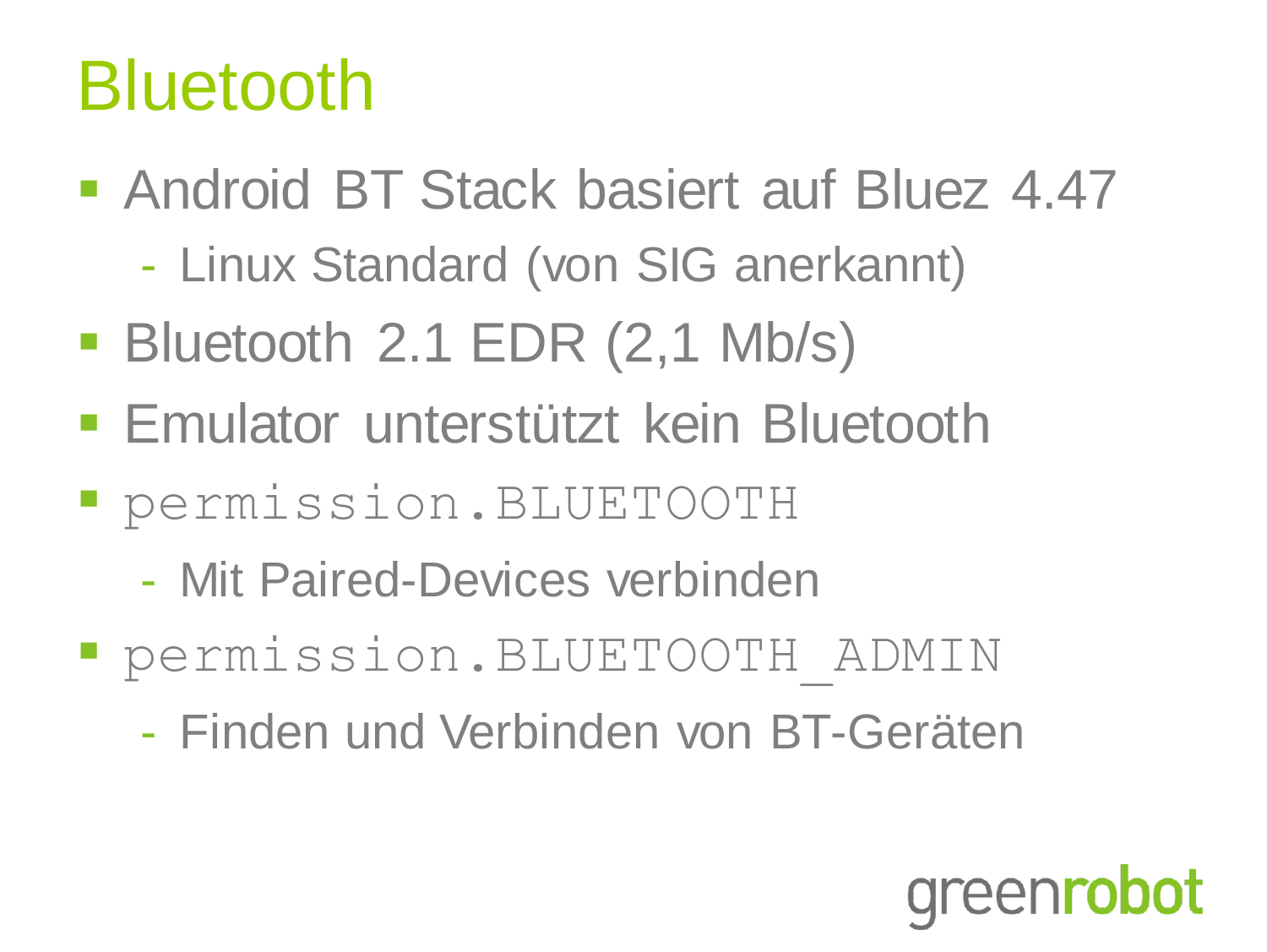## Bluetooth Workflow

- BluetoothServerSocket binden
- $\blacksquare$  BT Discovery starten ( $\rightarrow$  BluetoothDevice)
- Verbindung über BluetoothSocket zu einem BluetoothDevice herstellen
- **Mit Streams lesen und/oder schreiben**

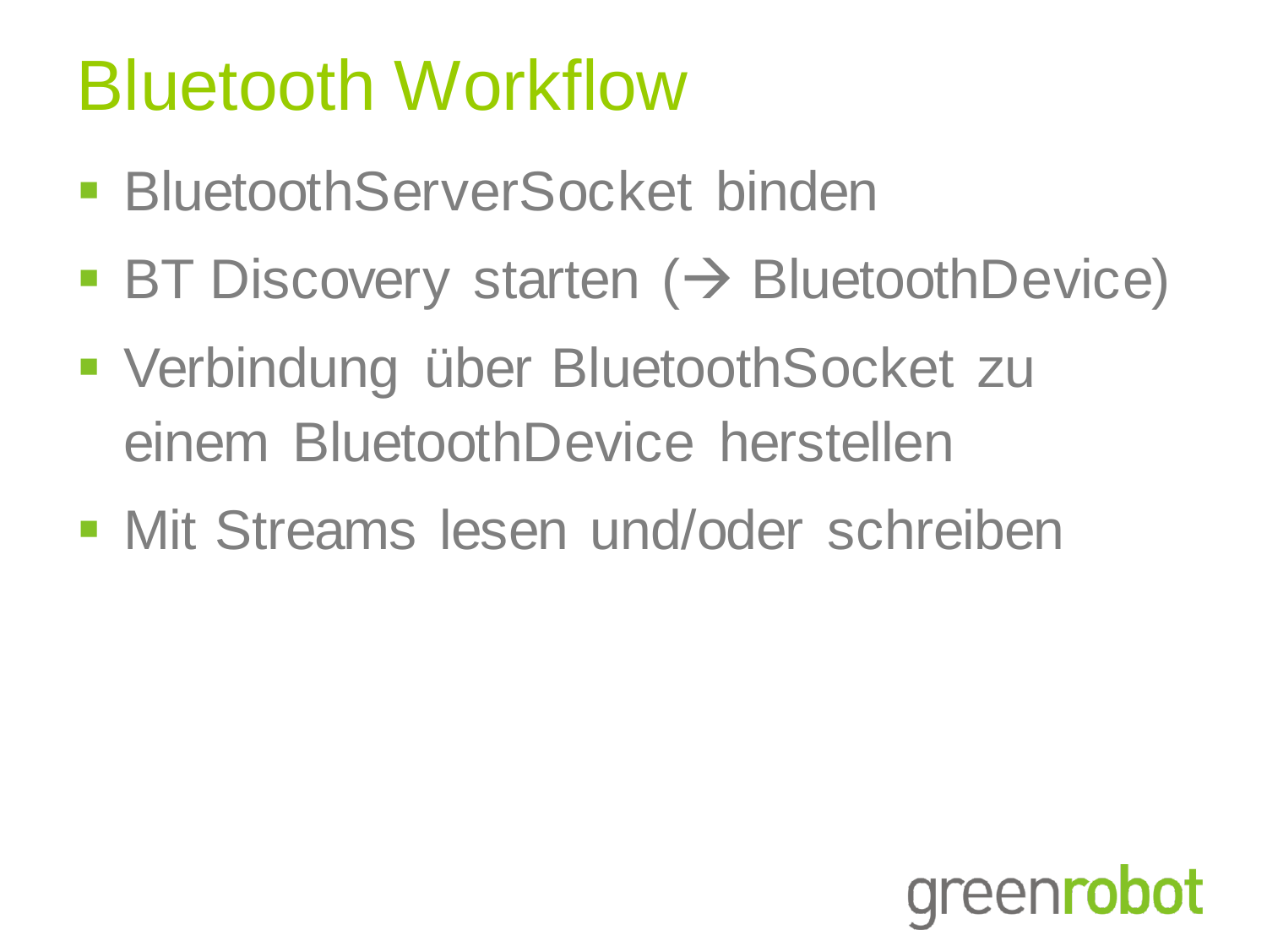## Bluetooth API: Klassen (1)

- **BluetoothAdapter: BT-Zentrale** 
	- **E** Status
	- **Discovery starten**
	- **Server BT-Socket**
- **BluetoothDevice: Remote BT-Gerät** 
	- Properties (Name, Adresse, …)
	- **Client-BT-Socket**

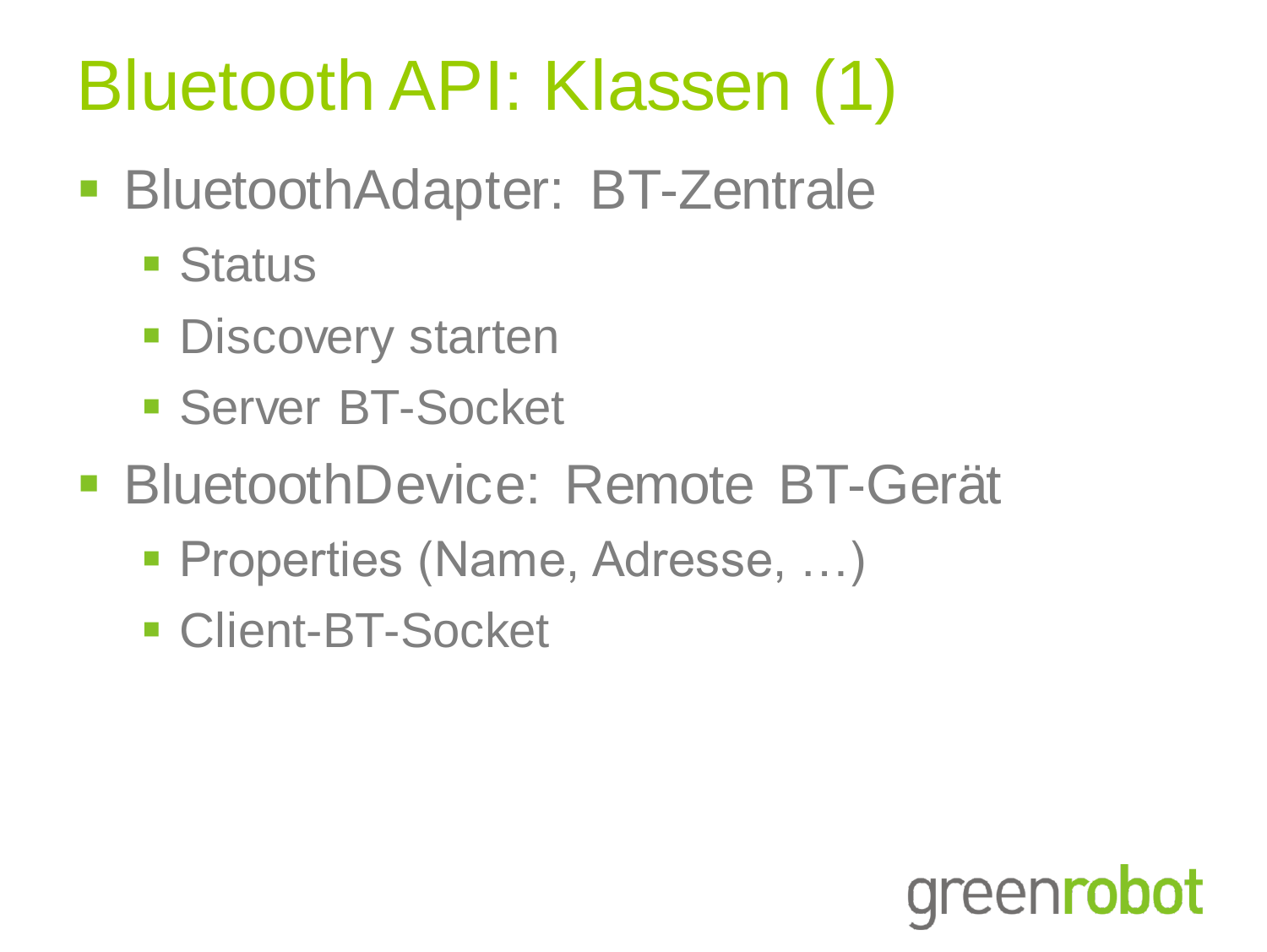## Bluetooth API: Klassen (2)

- BluetoothSocket
	- Analog TCP Socket (java.net.Socket)
	- Client-Verbindung aufbauen und verwalten
- BluetoothServerSocket
	- Analog TCP ServerSocket (java.net.ServerSocket)

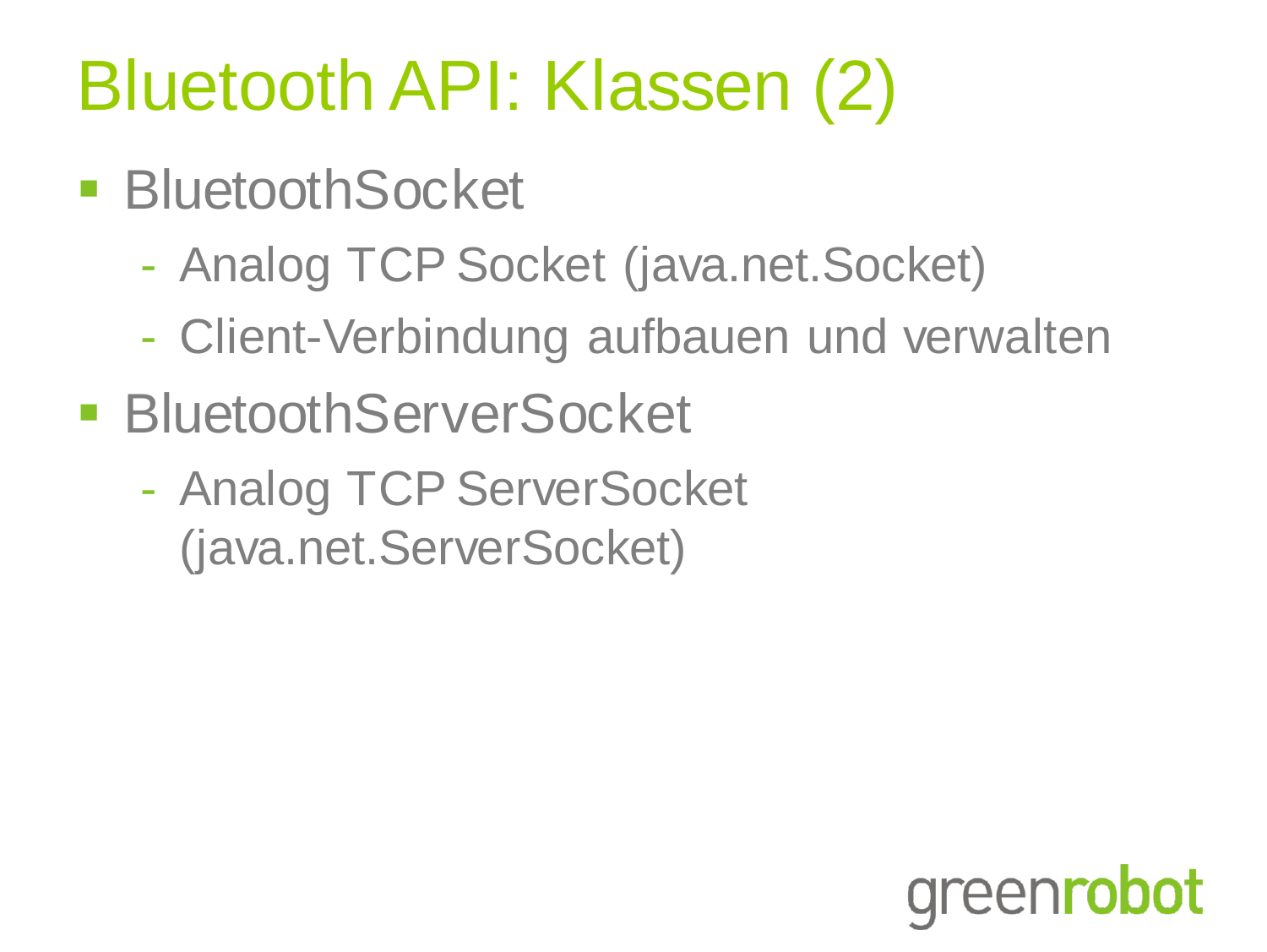# Code: Bluetooth Check

}

BluetoothAdapter bluetoothAdapter = **BluetoothAdapter.***getDefaultAdapter();* if (bluetoothAdapter != null) { if(!bluetoothAdapter.**isEnabled()**) { Intent intent = new Intent (**BluetoothAdapter.ACTION\_REQUEST\_ENABLE**); startActivityForResult(intent, 1); // check for RESULT OK in onActivityResult } } else { // No BT available

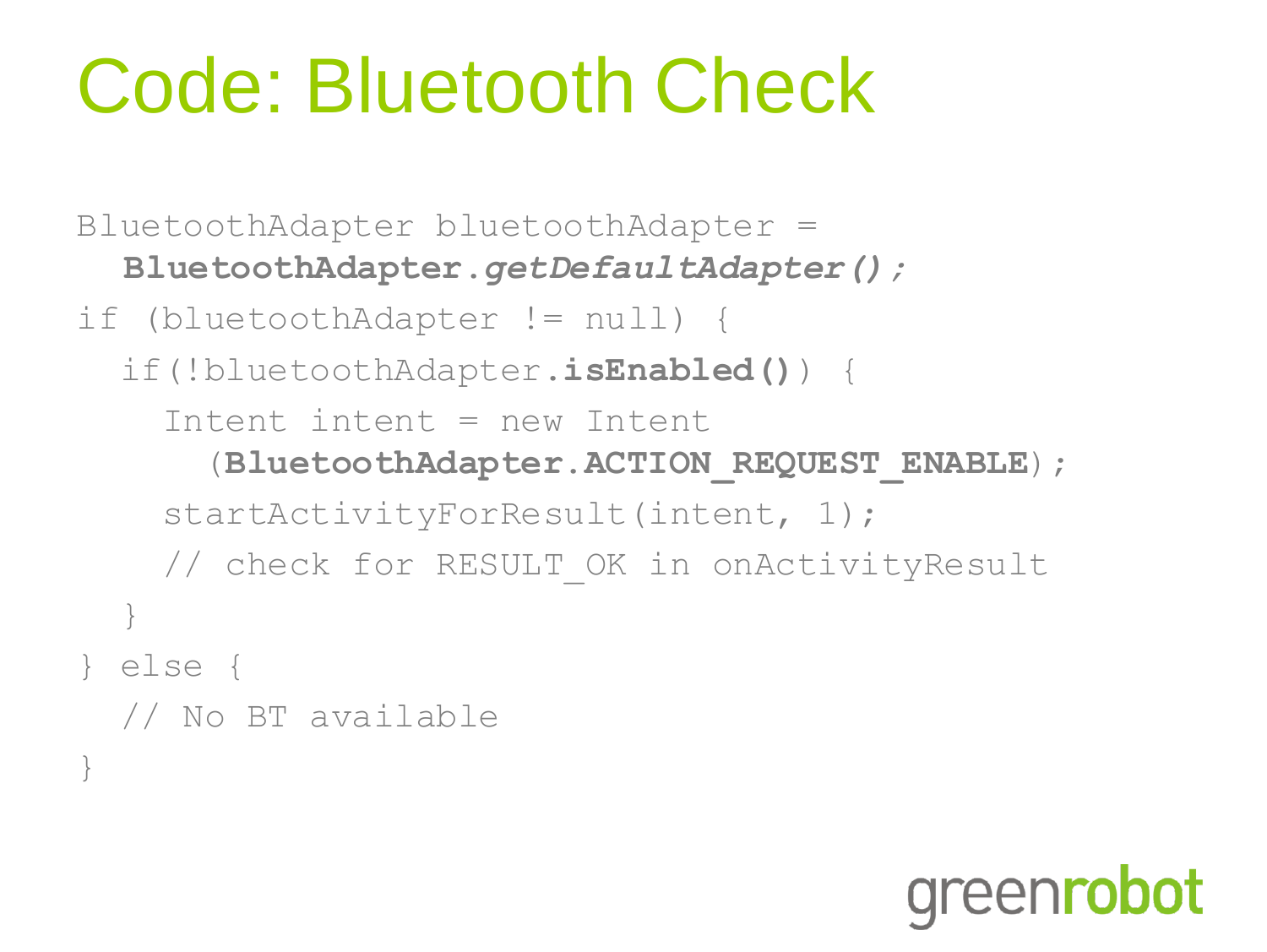## Code: Geräte suchen

registerReceiver(new MyReceiver(), new IntentFilter(**BluetoothDevice.ACTION FOUND**)); bluetoothAdapter.**startDiscovery**();

```
class MyReceiver extends BroadcastReceiver()
{
  @Override
  public void onReceive(Context context, 
      Intent intent) {
      if(intent.getAction().equals( 
            BluetoothDevice.ACTION_FOUND) {
            // See next slide
      }
  }
}
```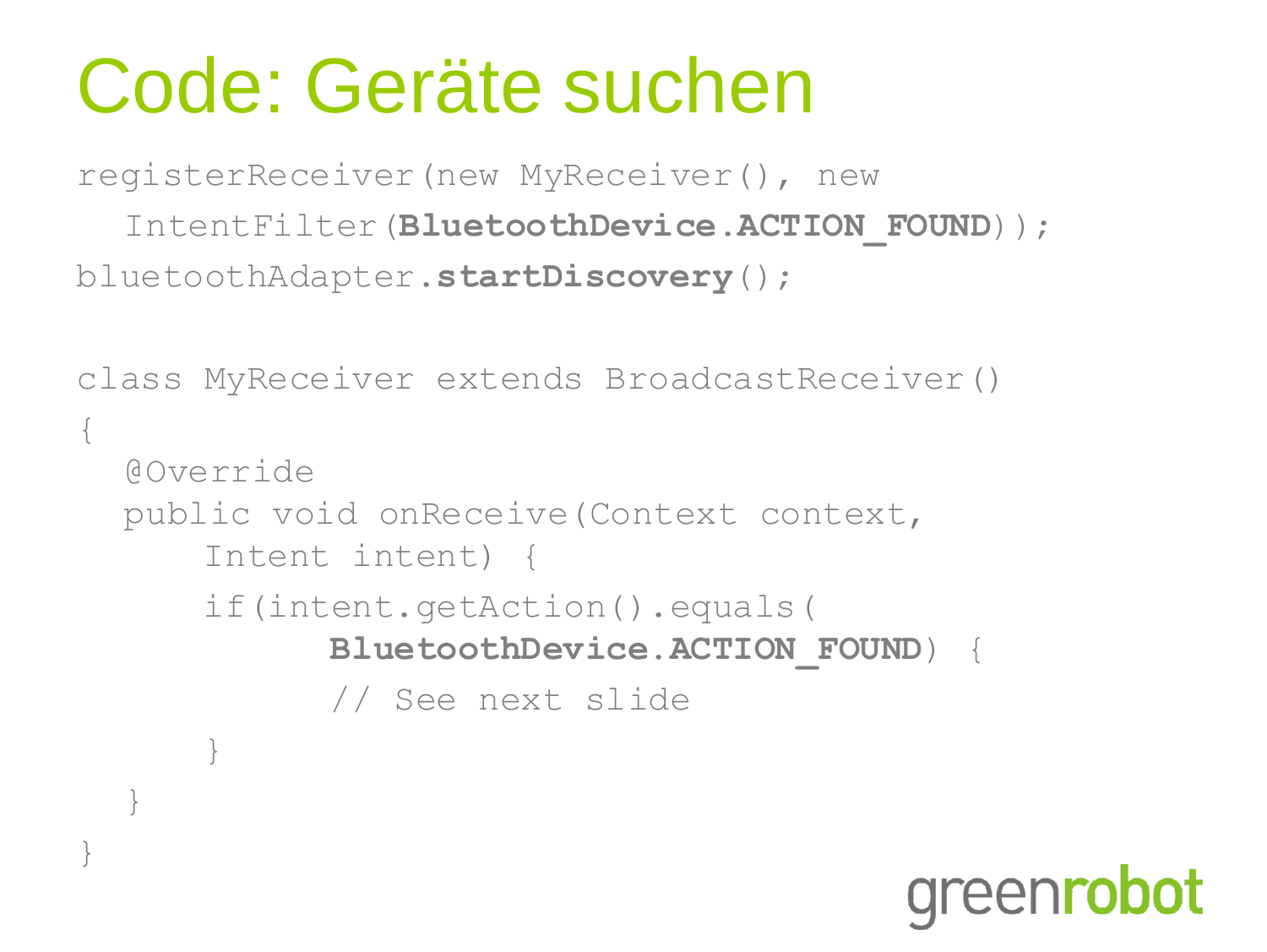# Code: Geräte suchen (2)

// Continued from last slide inside onReceive()

**BluetoothDevice device** = (BluetoothDevice) intent.getExtras().get(**BluetoothDevice.EXTRA\_DEVICE**);

Log.d(TAG, "name:" + device.getName() + " address: " + device.getAddress());

BluetoothClass clazz=device.getBluetoothClass(); boolean hasAudio = clazz.hasService(BluetoothClass.Service.AUDIO);

### **areenrobot**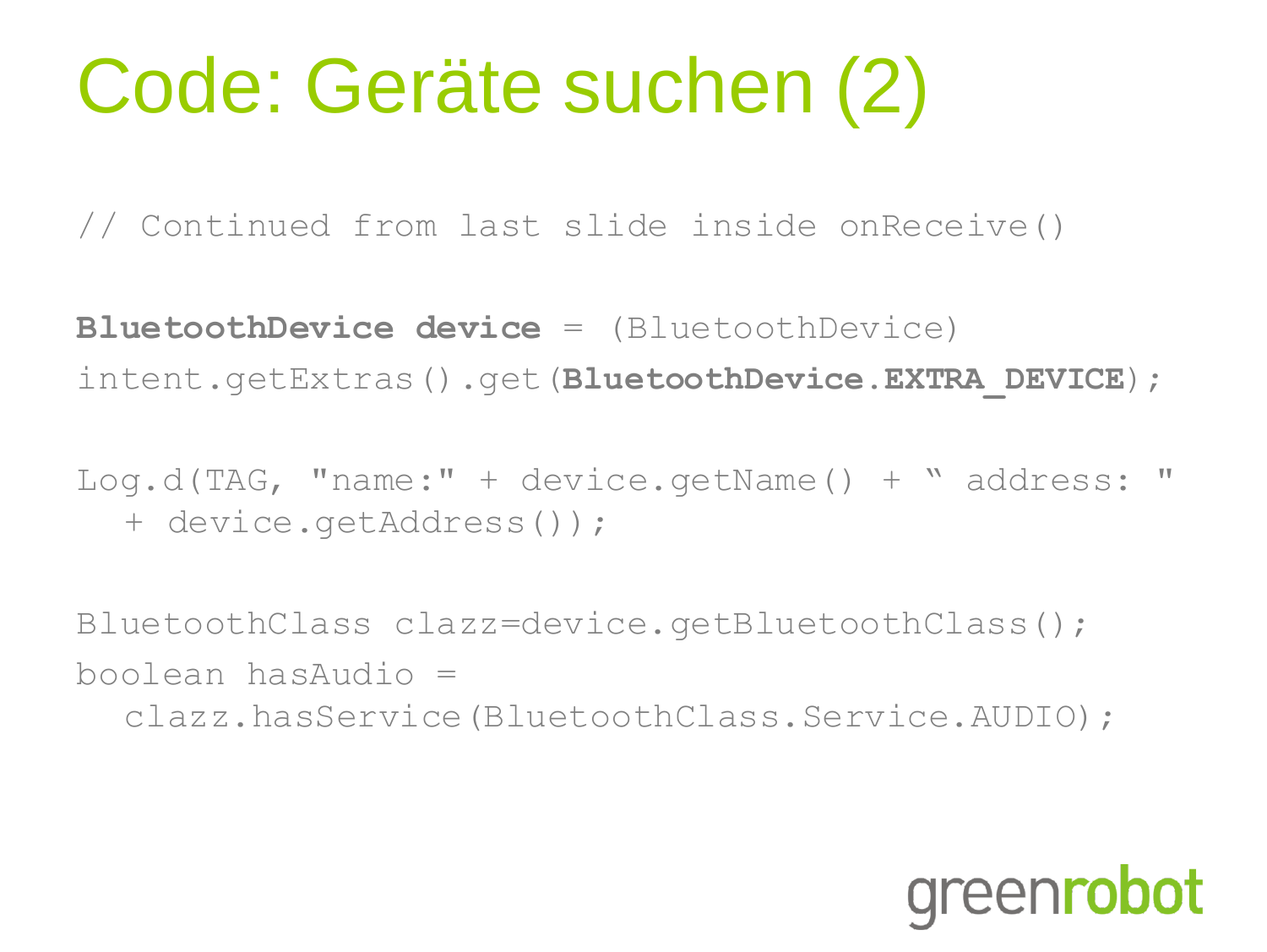# Code: Bluetooth Server

UUID uuid = uuid.fromString("27648B4D-D854-5674- FA60E4F535E44AF7");

**BluetoothServerSocket serverSocket = adapter.listenUsingRfcommWithServiceRecord**("MyBlue toothApp", uuid);

**BluetoothSocket socket = serverSocket.accept();**

InputStream in =  $socket.getInputStream()$ ; OutputStream out = socket.getOutputStream(); // Read, write, and close

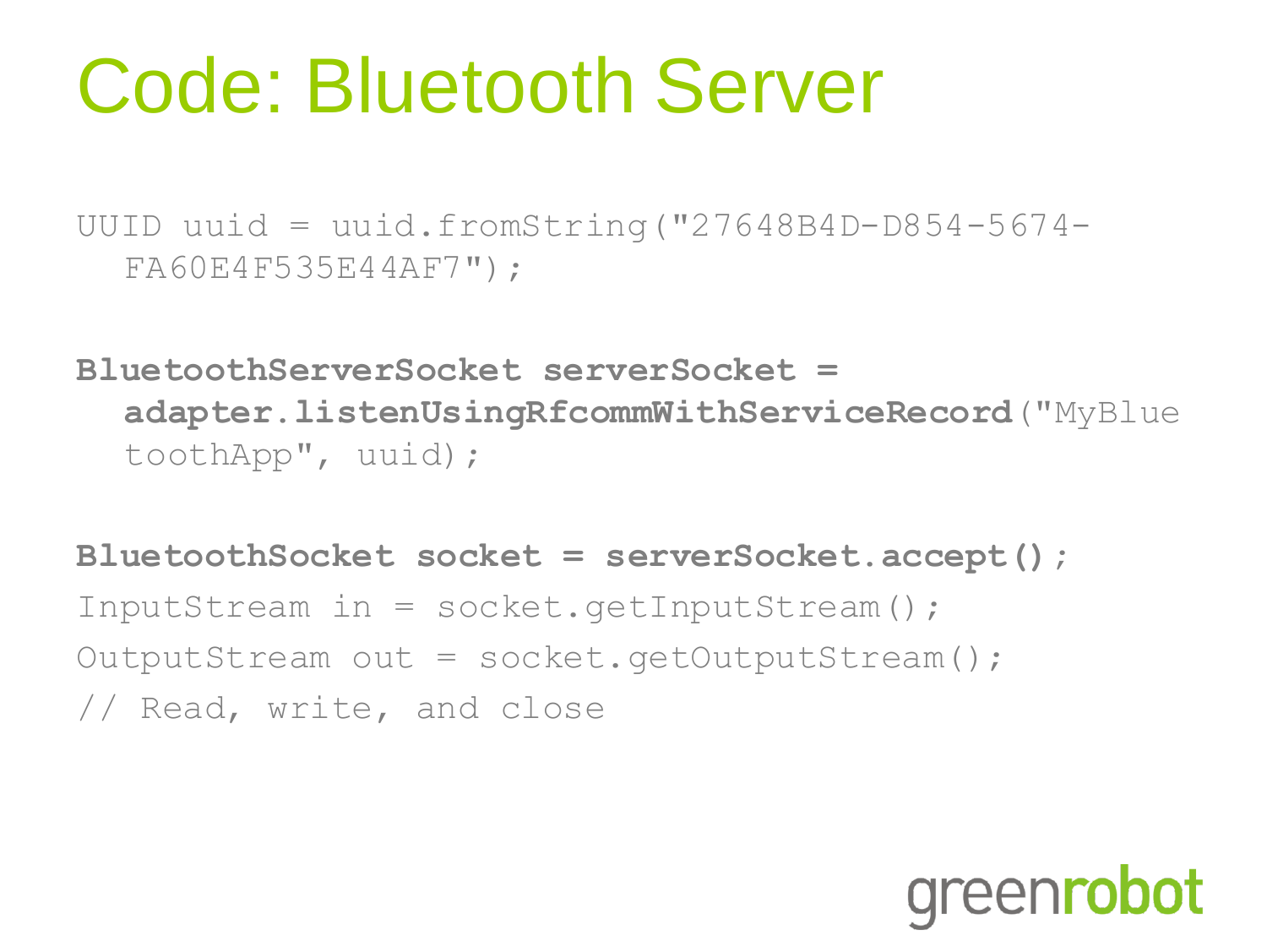# Code: Bluetooth Client

UUID uuid = uuid.fromString("27648B4D-D854-5674- FA60E4F535E44AF7"); // identical UUID

BluetoothDevice device = adapter. getRemoteDevice("00:11:22:33:44:55");

**BluetoothSocket socket = device. createRfcommSocketToServiceRecord(uuid);**

```
socket.connect();
InputStream in = socket.getInputStream();
OutputStream out = socket.getOutputStream();
// Read, write, and close
```
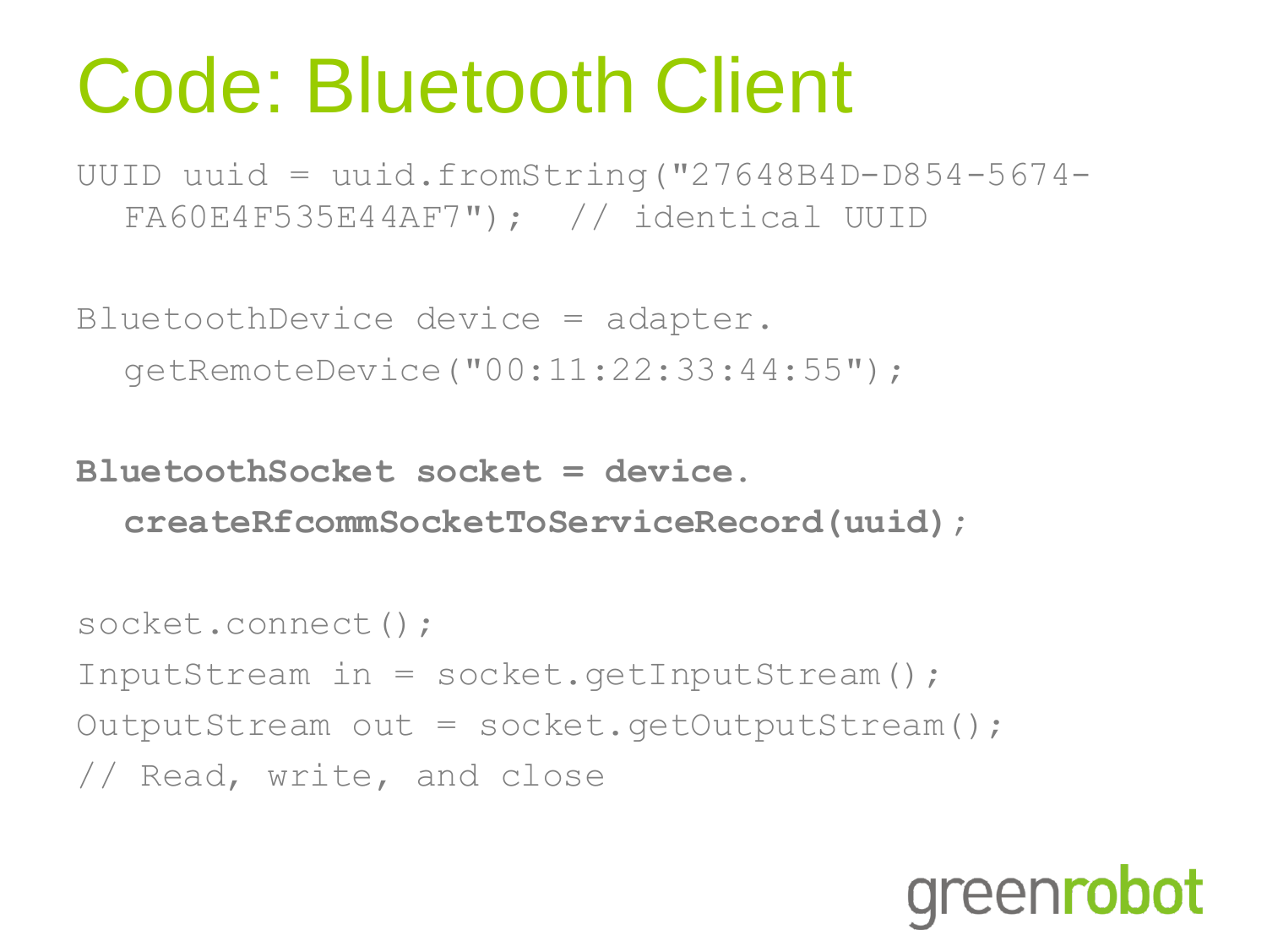## Bluetooth Profile (keine API)

- **Protokoll zum Datenaustausch**
- Werden beim Verbindungsaufbau mitgeteilt
- Android 1.0 Profile
	- SDP, L2CAP, GAP, RFCOMM, SPP
- Android 1.5
	- AVCTP, AVRCP, GAVDP, AVDTP, A2DP
- Android 2.0 neue Profile
	- OOP (Object Push Profile)
	- PBAP (Phonebook Access Profile, read only)

greenrobot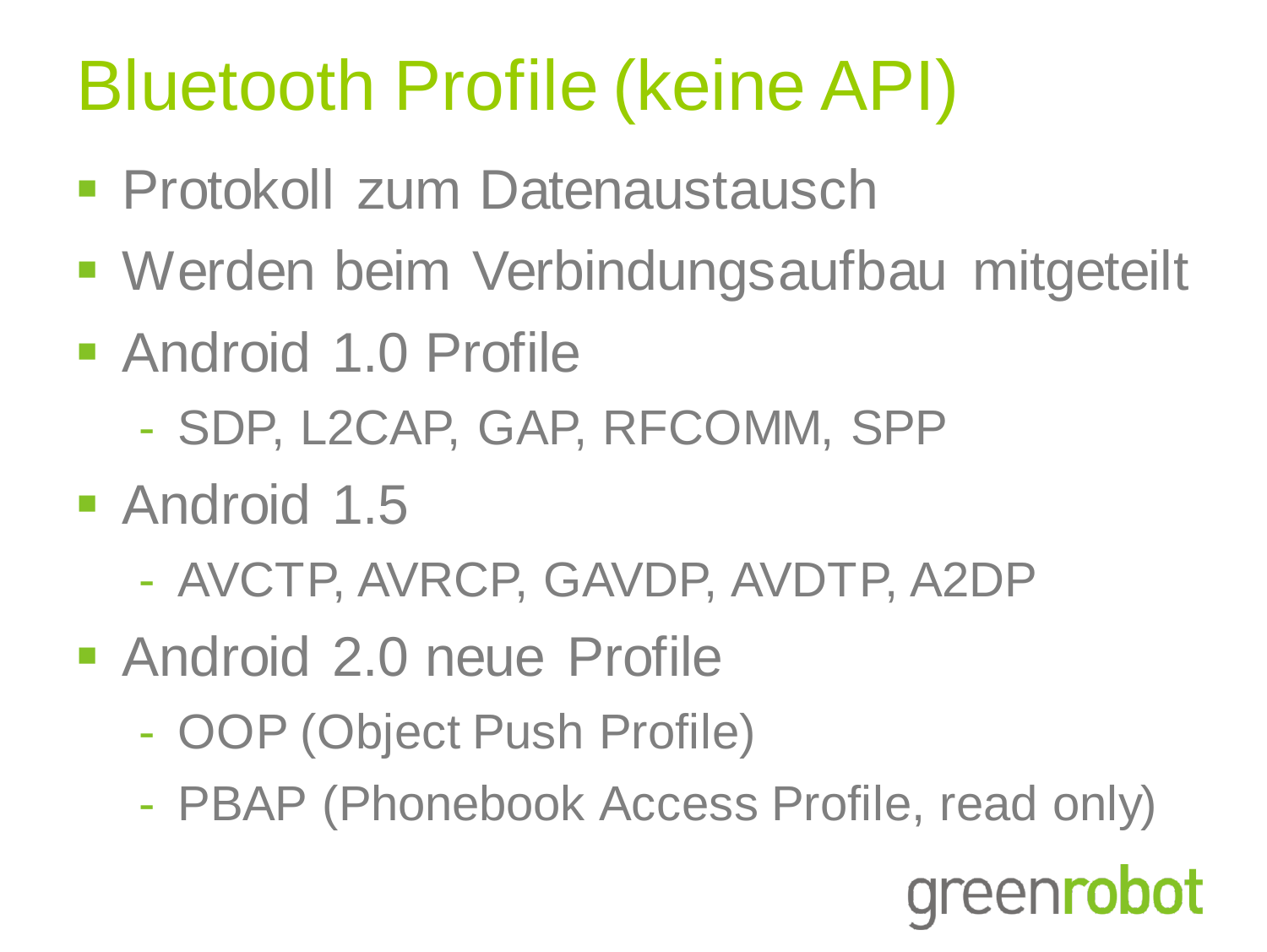## Quick Contact

- Neues Widget (abgeleitet von ImageView) android.widget.QuickContactBadge
- **Schneller Zugriff auf Kontaktdaten**
- **Leicht in eigene App integrierbar**
- **Referenzierung des Kontakts via URI,** Email-Adresse oder Telefonnummer



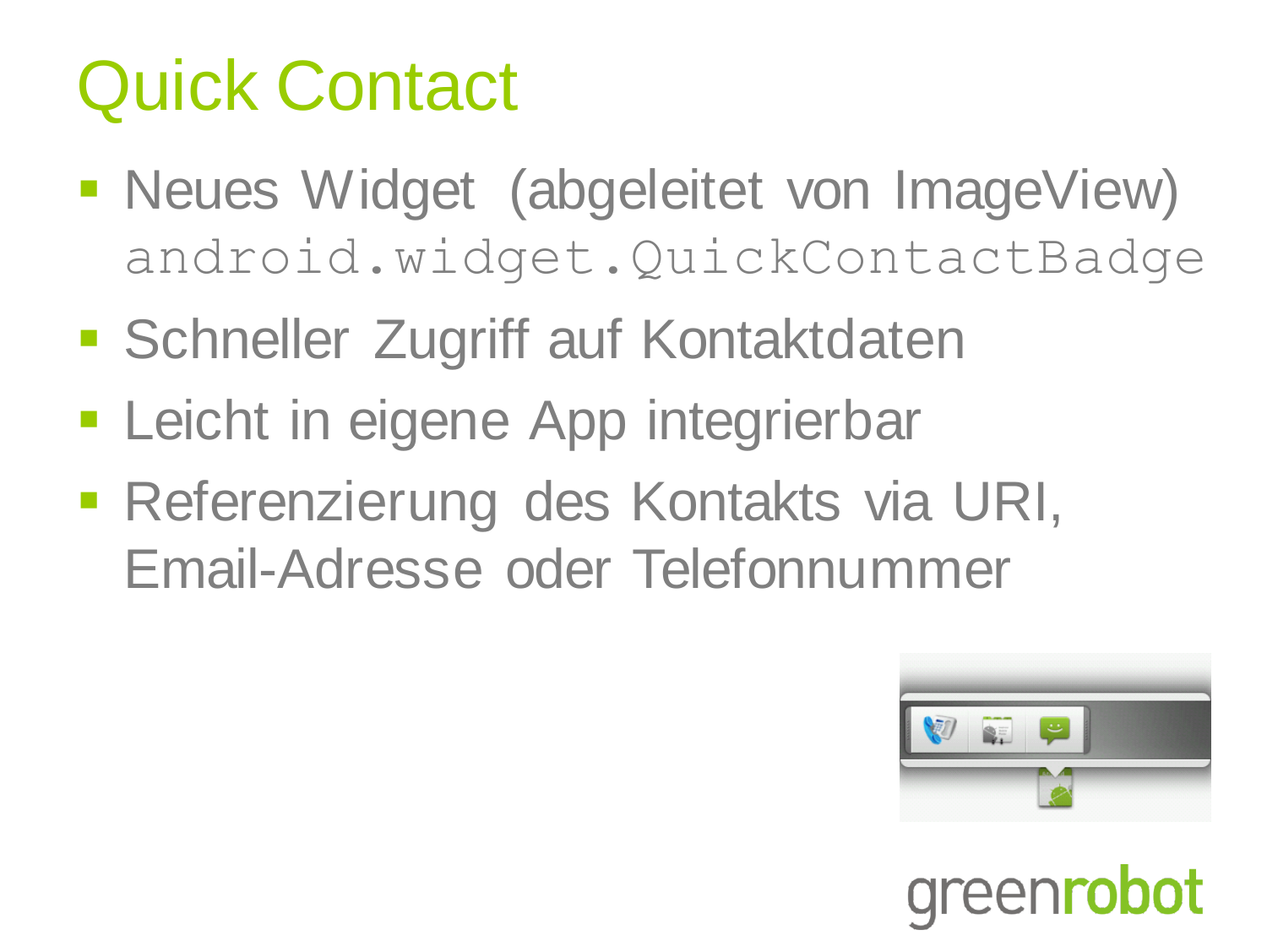## Quick Contact - Beispiel

}

protected void onCreate(Bundle savedInstanceState) { super.onCreate(savedInstanceState); setContentView(R.layout.*contacts);*

String phoneNumber = "0891234"; **QuickContactBadge badge** = (QuickContactBadge) findViewById(R.id.*QuickContactBadge);* badge.**assignContactFromPhone**(phoneNumber, true);

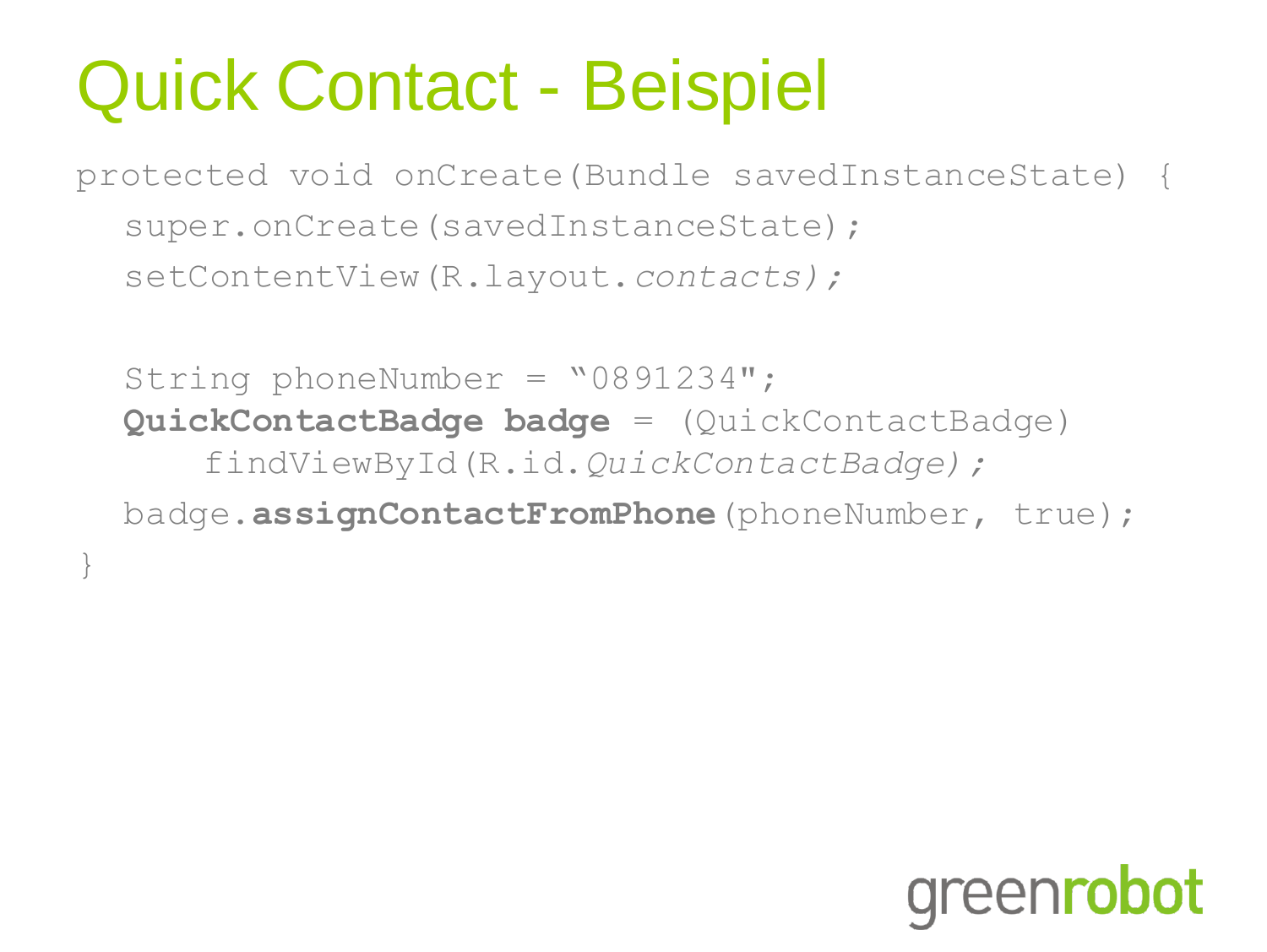# Touch und Multitouch UIs

- Touch: wesentlich für moderne mobile UIs
- **F** iPhone hat es vorgemacht
- **Multitouch erlaubt Gesten (Pinch & Zoom)**
- **G1 Hardware Multitouch-Gesten fähig**
- **API Multitouch Support ab Android 2.0**
- **Basiert auf Touch API**

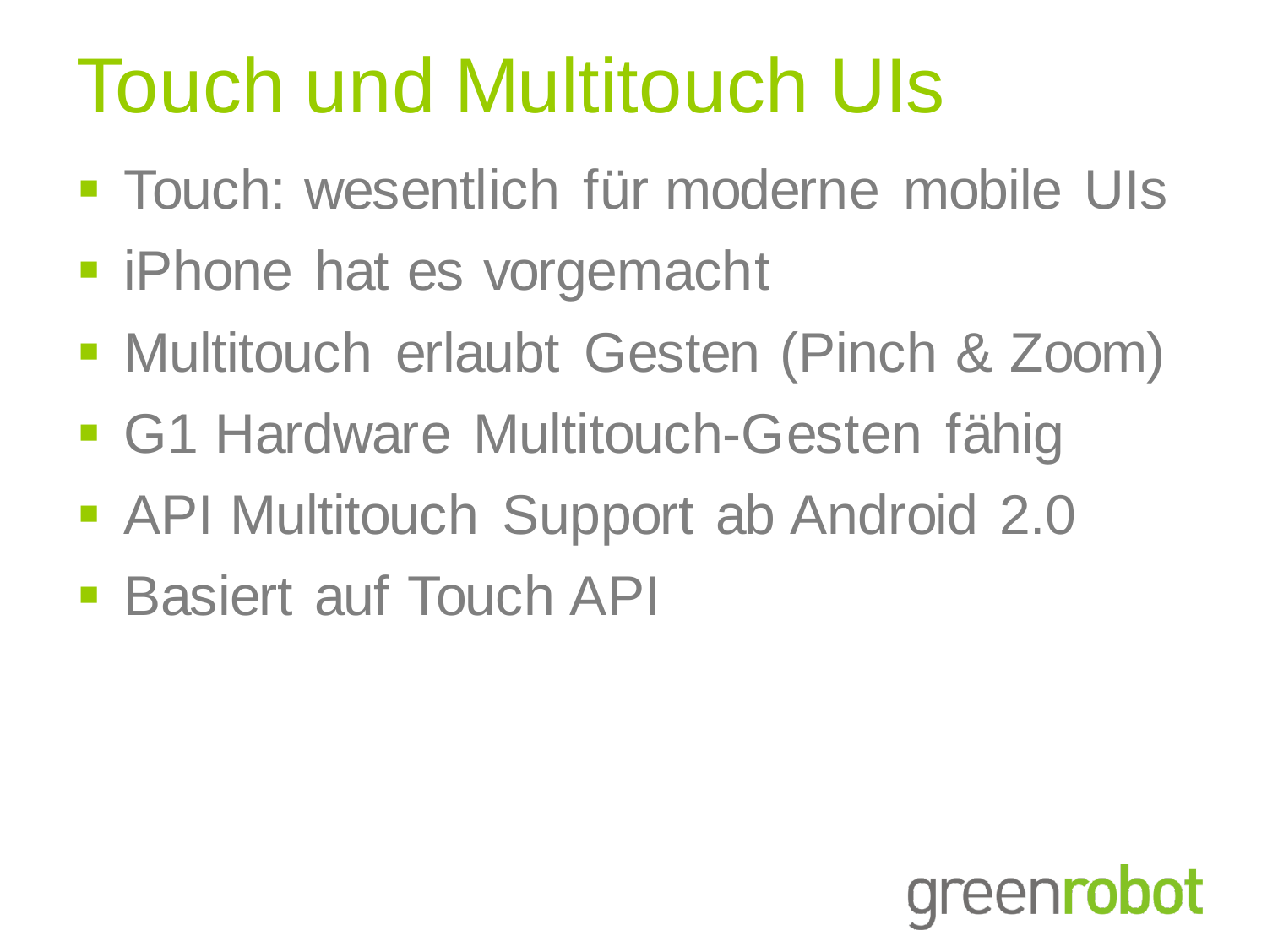# Anwendungsbei**spiel**



#### greenrobot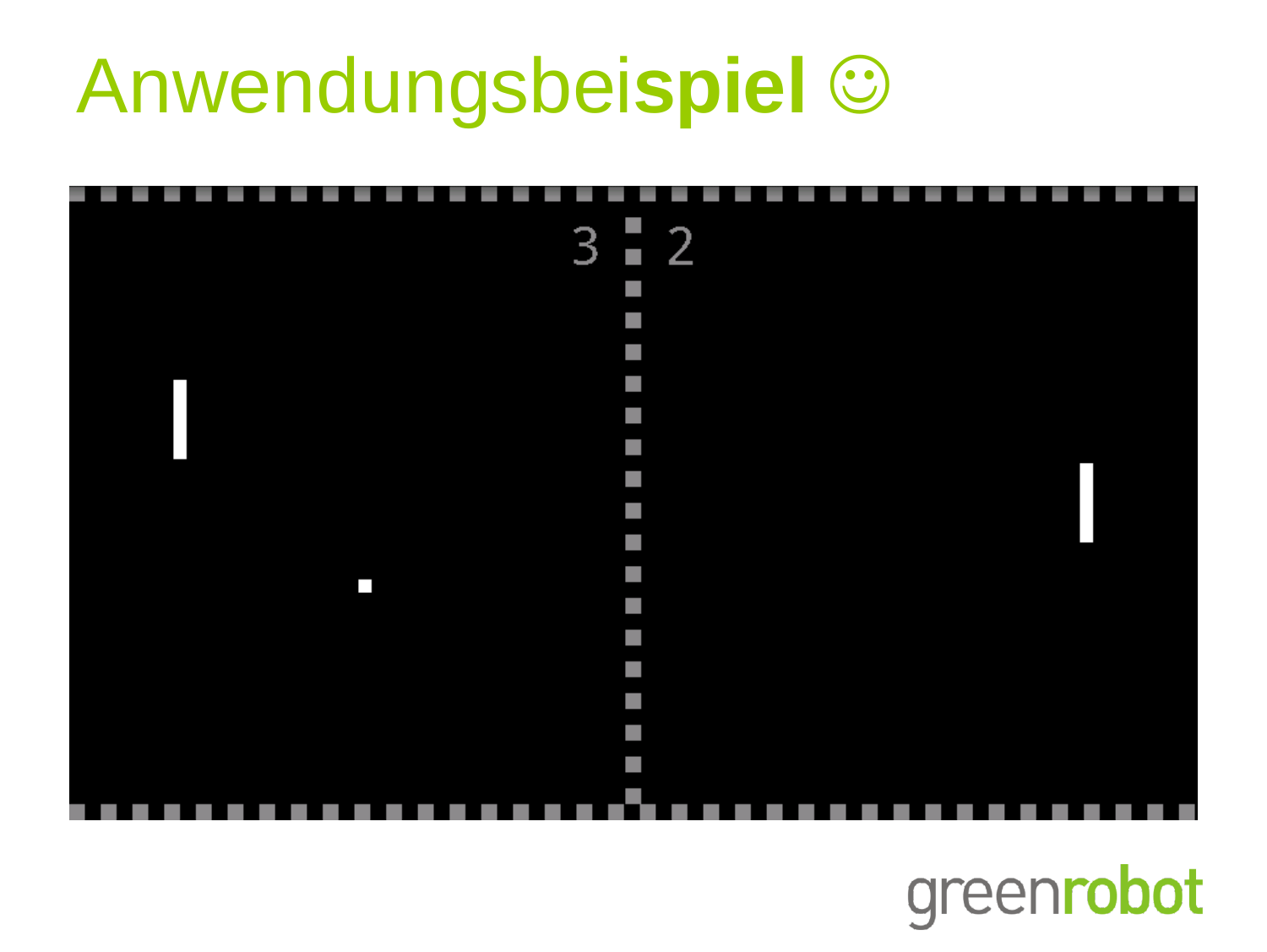# (Single) Touch Events

- Seit Android 1.0
- Auf MotionEvent registrieren
	- Activity.onTouchEvent
	- OnTouchListener
- **MotionEvent Daten** 
	- Action: Down, Move, Up

bot

areenro

- X und Y Koordinaten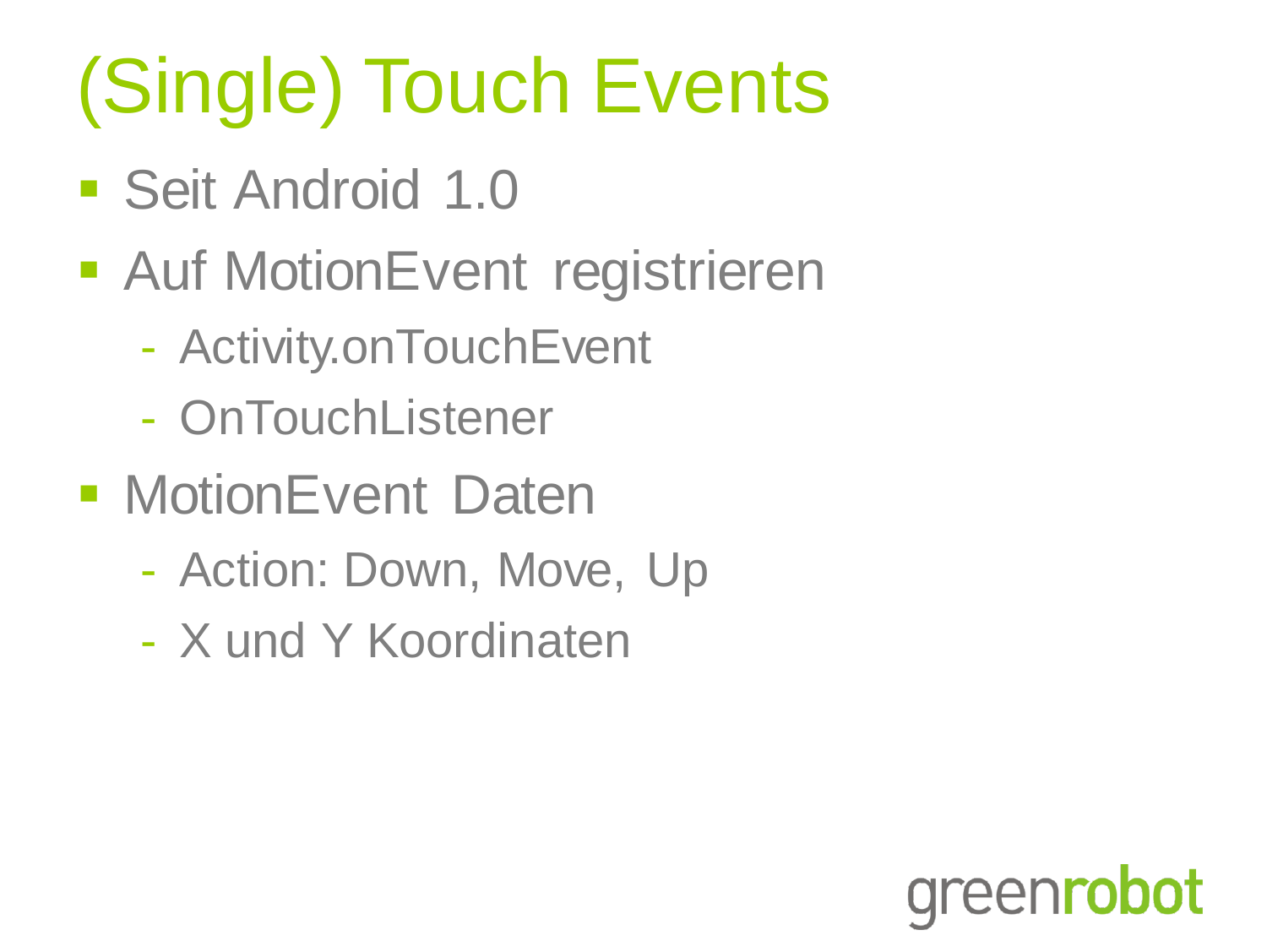# (Single) Touch Events: Code

**@Override**

**}**

**public boolean onTouch(View v, MotionEvent event) {**

 **if (event.getAction() == MotionEvent.ACTION\_DOWN) {**

 **int x = event.getX(); int y = event.getX(); doSomething(x,y);**

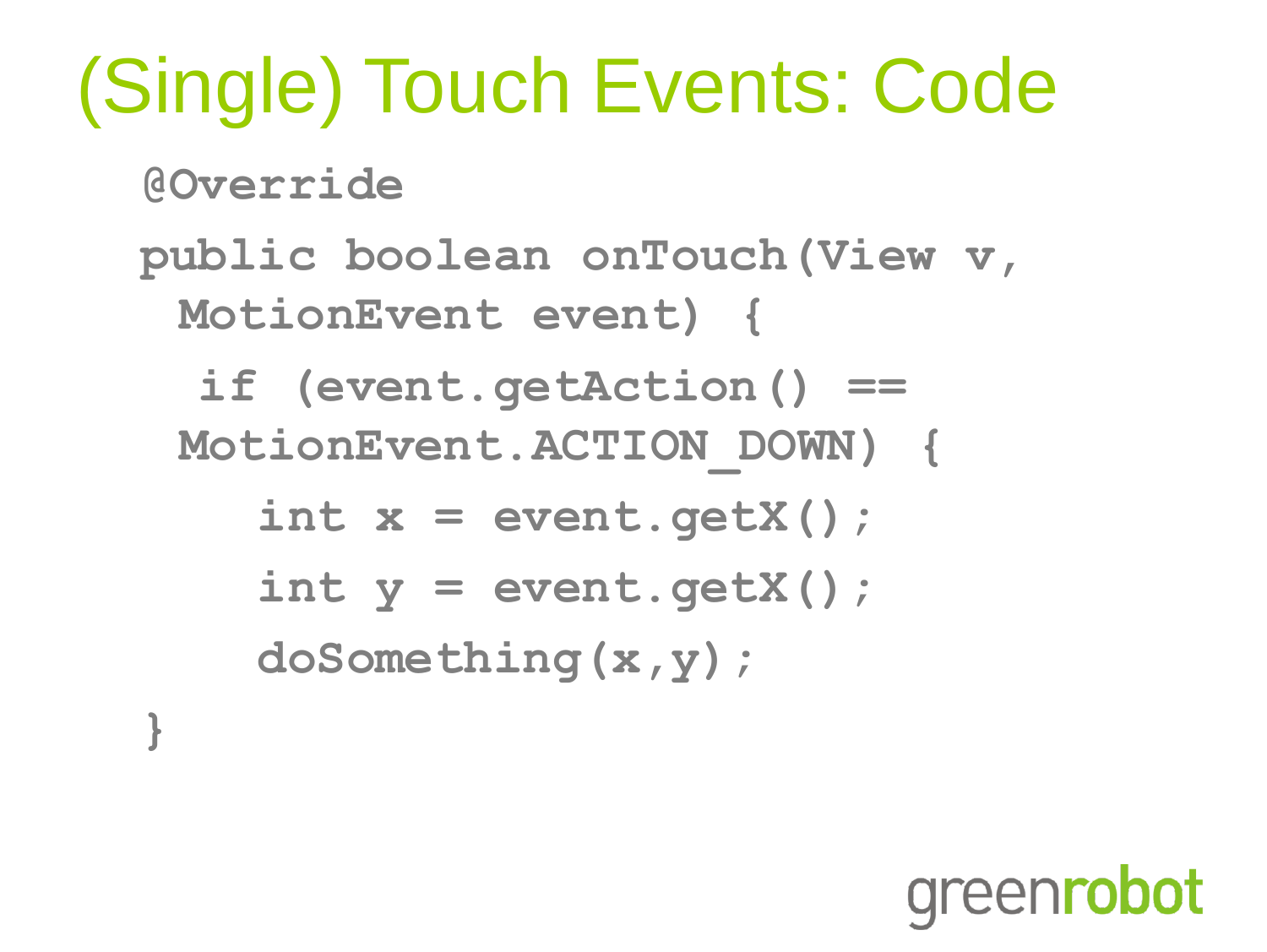# Multitouch API Dokumentation

- **Keine API Demos, kein Blogpost**
- **API Docs teilweise verwirrend** (z.B. ACTION\_POINTER\_1\_DOWN)
- **Android Developer Mailing Liste** http://groups.google.com/group/androiddevelopers/browse\_thread/thread/962b1a27a31e450d
- **Try & Error (Loggen von Events)**

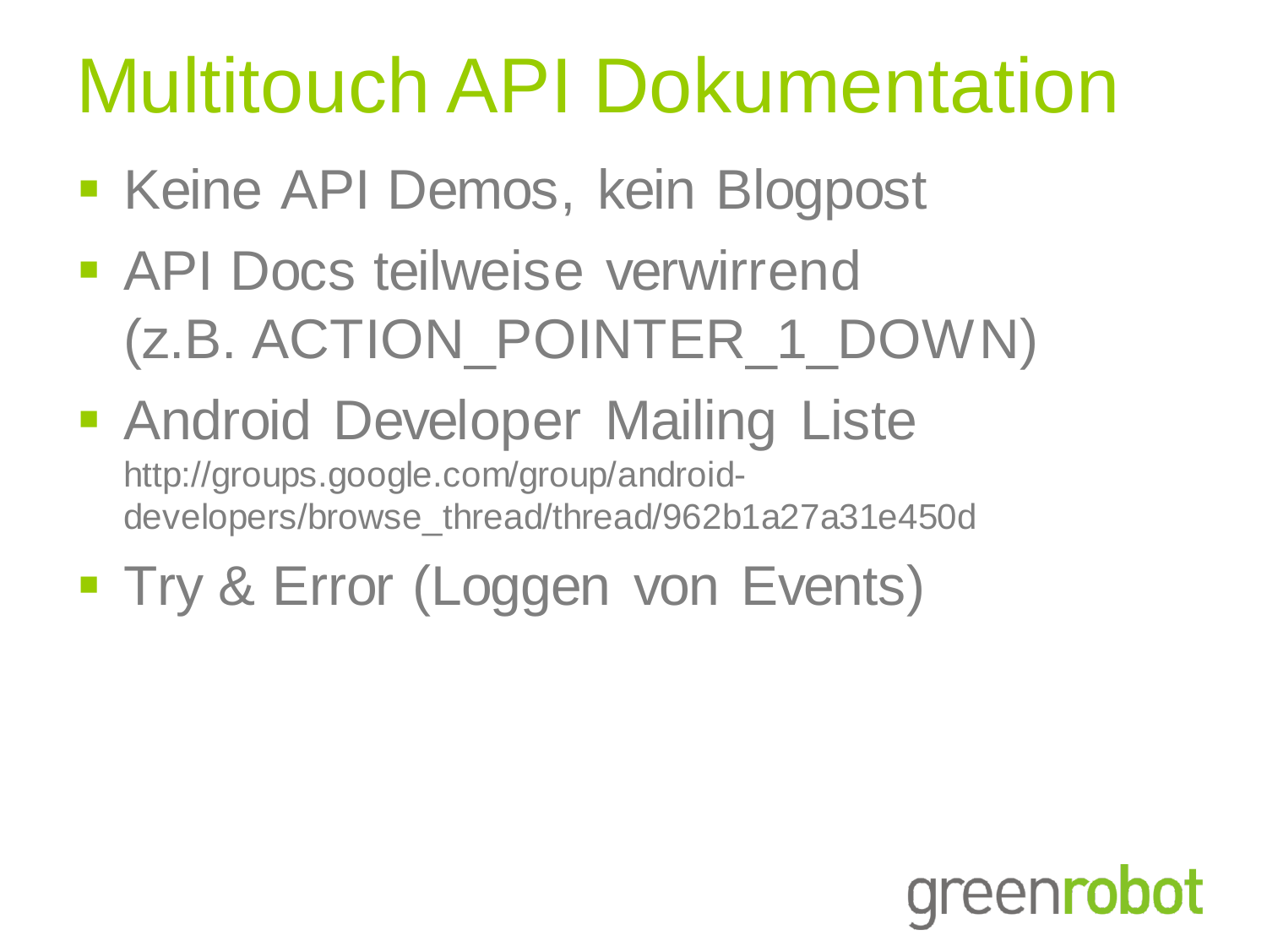# Android 2.0 Multitouch API

- **MotionEvent: zusätzliche Daten**
- **Pointer**
- **event.getPointerCount()**
- **event.getX(pointerIndex)**
- Analog: **getY, getPressure**
- **event.getPointerId(pointerIdx)**

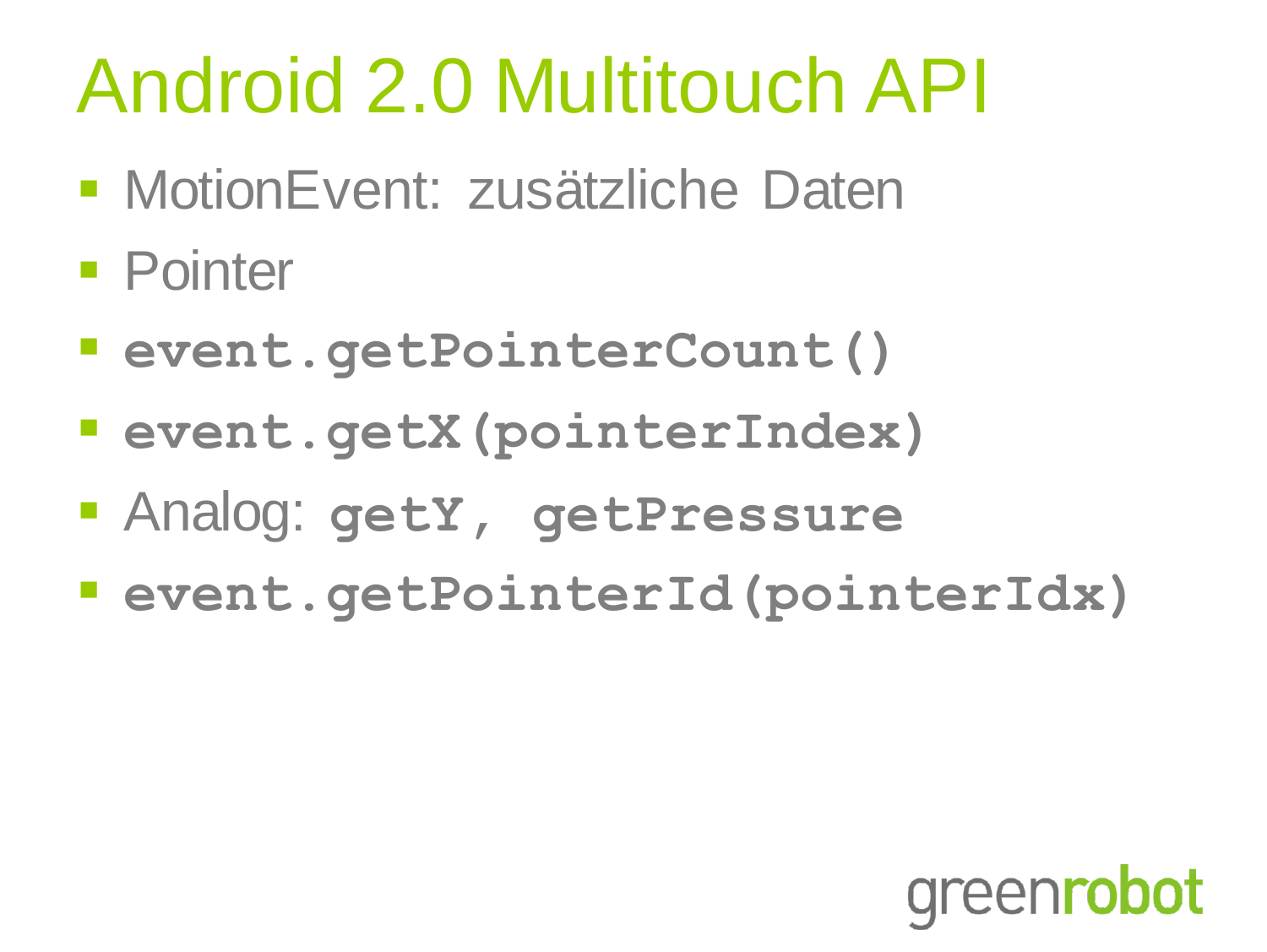# Multitouch: Action Kodierung

**- Action bei Multitouch** int action = event.getAction() **& MotionEvent.***ACTION\_MASK*;

**• Pointer ID aus Action bestimmen** int id = (event.getAction() **& MotionEvent.ACTION\_POINTER\_ID\_MASK**) **>> MotionEvent.ACTION\_POINTER\_ID\_SHIFT**;

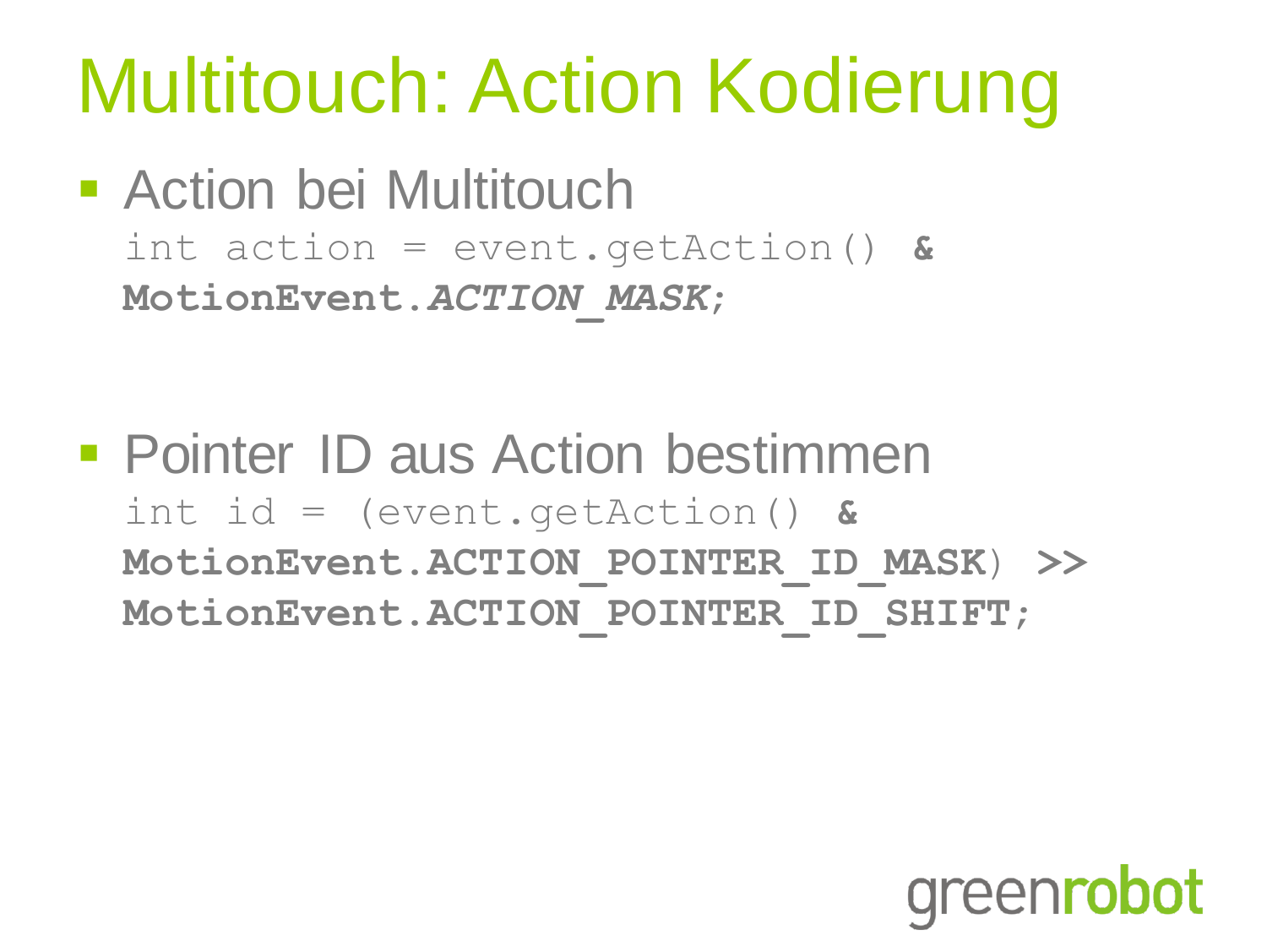# Multitouch: Neue Actions

- **ACTION POINTER DOWN**
- **ACTION POINTER UP**
- **Pointer ID aus Action Kodierung**
- **Beispiel Ablauf (ohne Move):** 
	- ACTION\_DOWN: 1. Finger
	- ACTION\_POINTER\_DOWN: 2. Finger
	- ACTION POINTER UP: 1. oder 2. Finger
	- ACTION UP: Verbliebener Finger

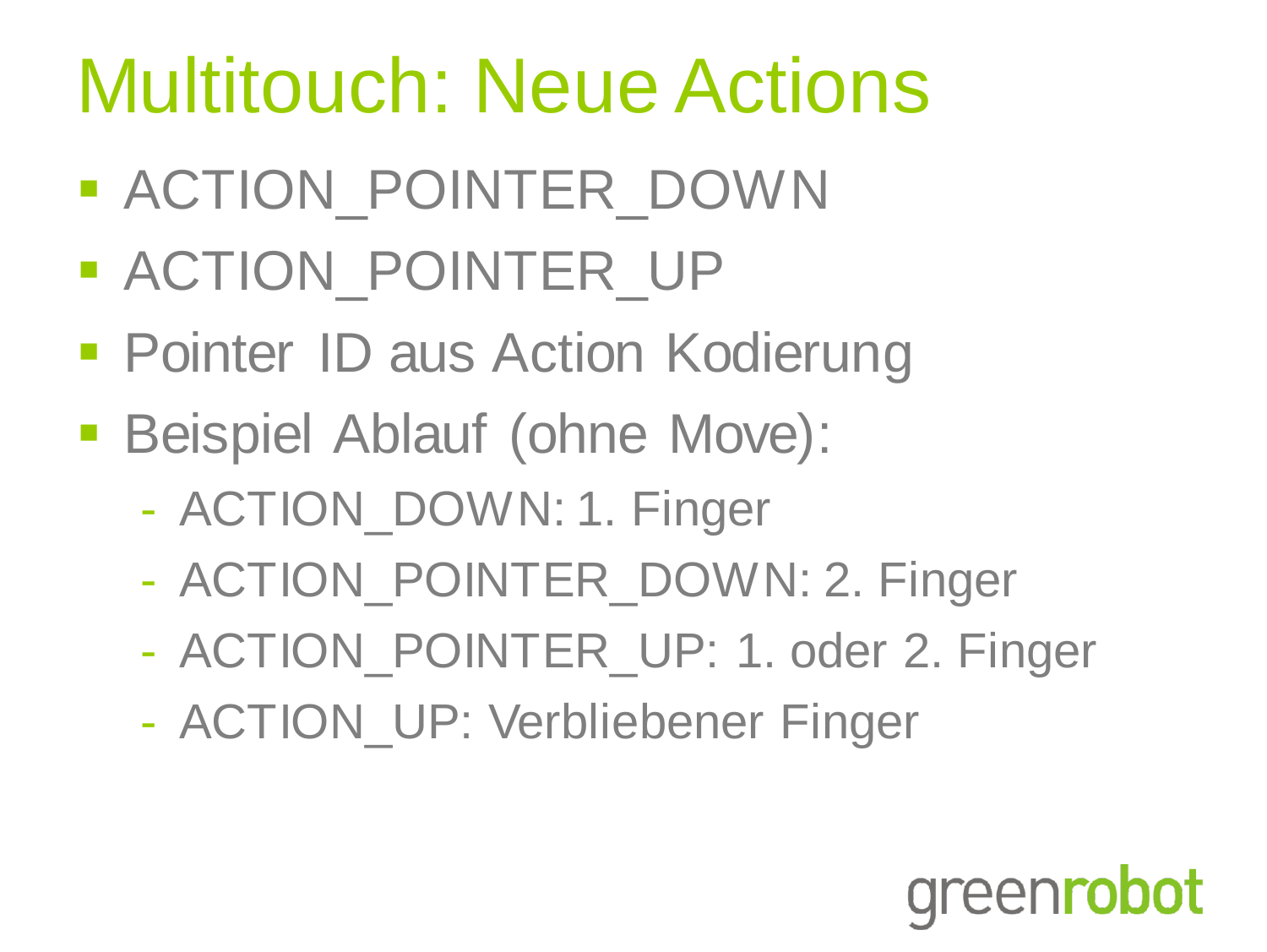# Beispiel Ablauf (ohne Move)

- **ACTION\_DOWN: 1. Finger**
- **ACTION\_POINTER\_DOWN: 2. Finger**
- **ACTION\_POINTER\_UP: 1./2. Finger**
- **ACTION\_UP: Verbliebener Finger**

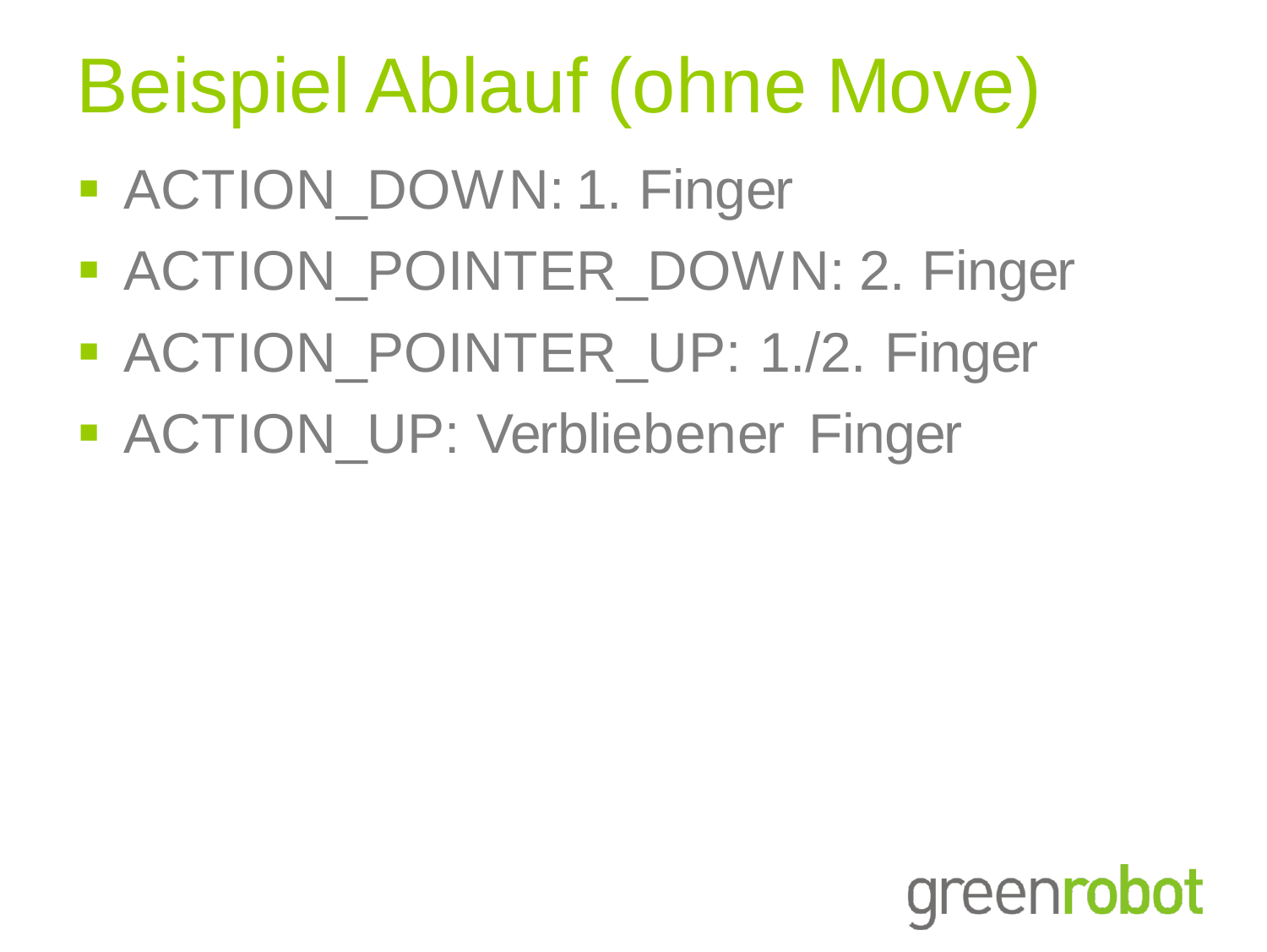## Multitouch Code-Beispiel







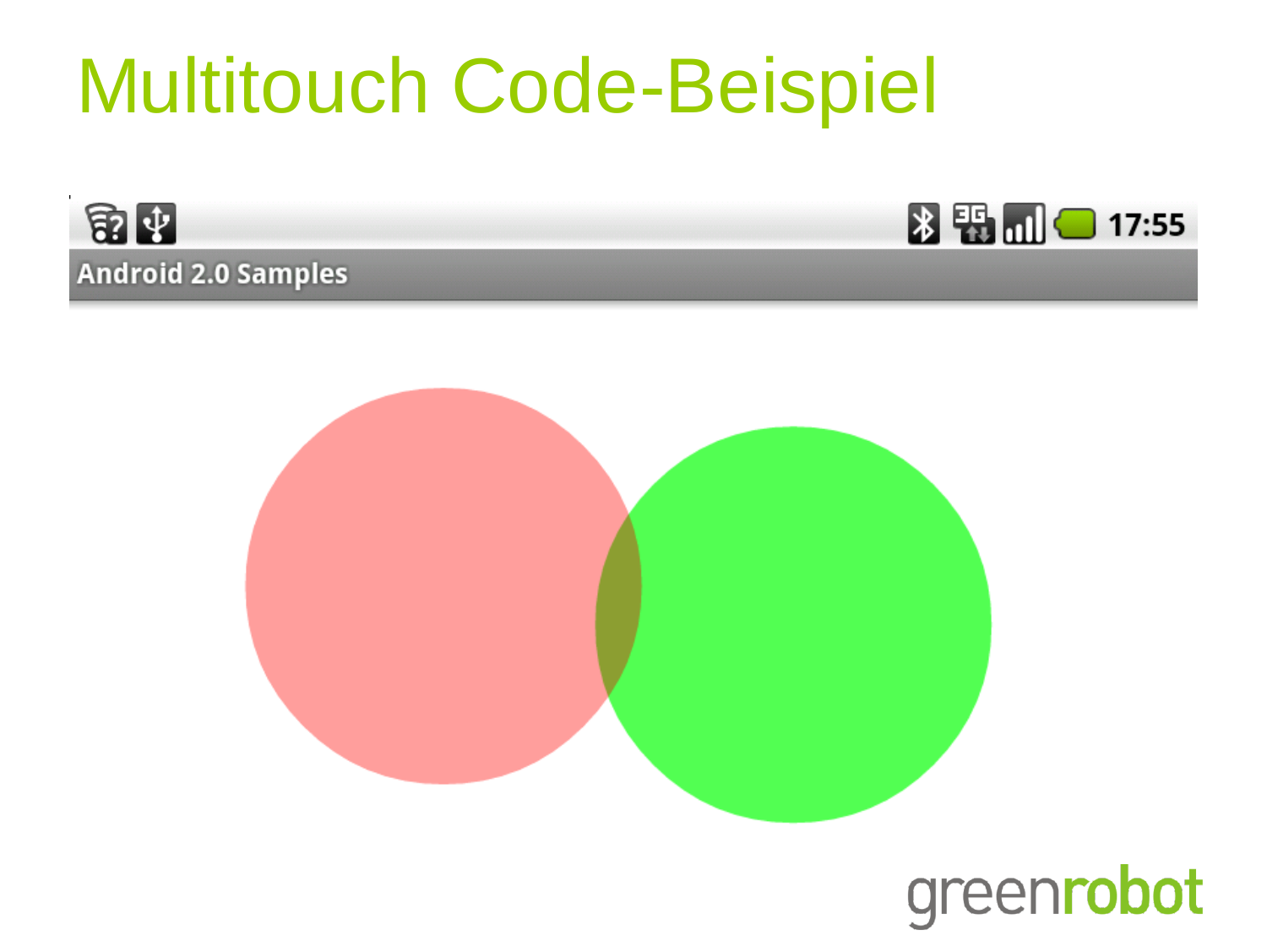# Multitouch Code-Beispiel 1/2

#### Farben setzen bei UP/DOWN

```
int action =
  event.getAction()& MotionEvent.ACTION_MASK;
```
int id = (event.getAction() **& MotionEvent.ACTION\_POINTER\_ID\_MASK**) **>> MotionEvent.ACTION\_POINTER\_ID\_SHIFT**;

```
if (action == MotionEvent. ACTION DOWN || action ==
  MotionEvent.ACTION_POINTER_DOWN) {
```
colors[**id**] = colorsDown[**id**];

} else if (action == MotionEvent.*ACTION\_UP* || action == MotionEvent.*ACTION\_POINTER\_UP*) {

colors[**id**] = colorsUp[**id**];

}

### greenrobot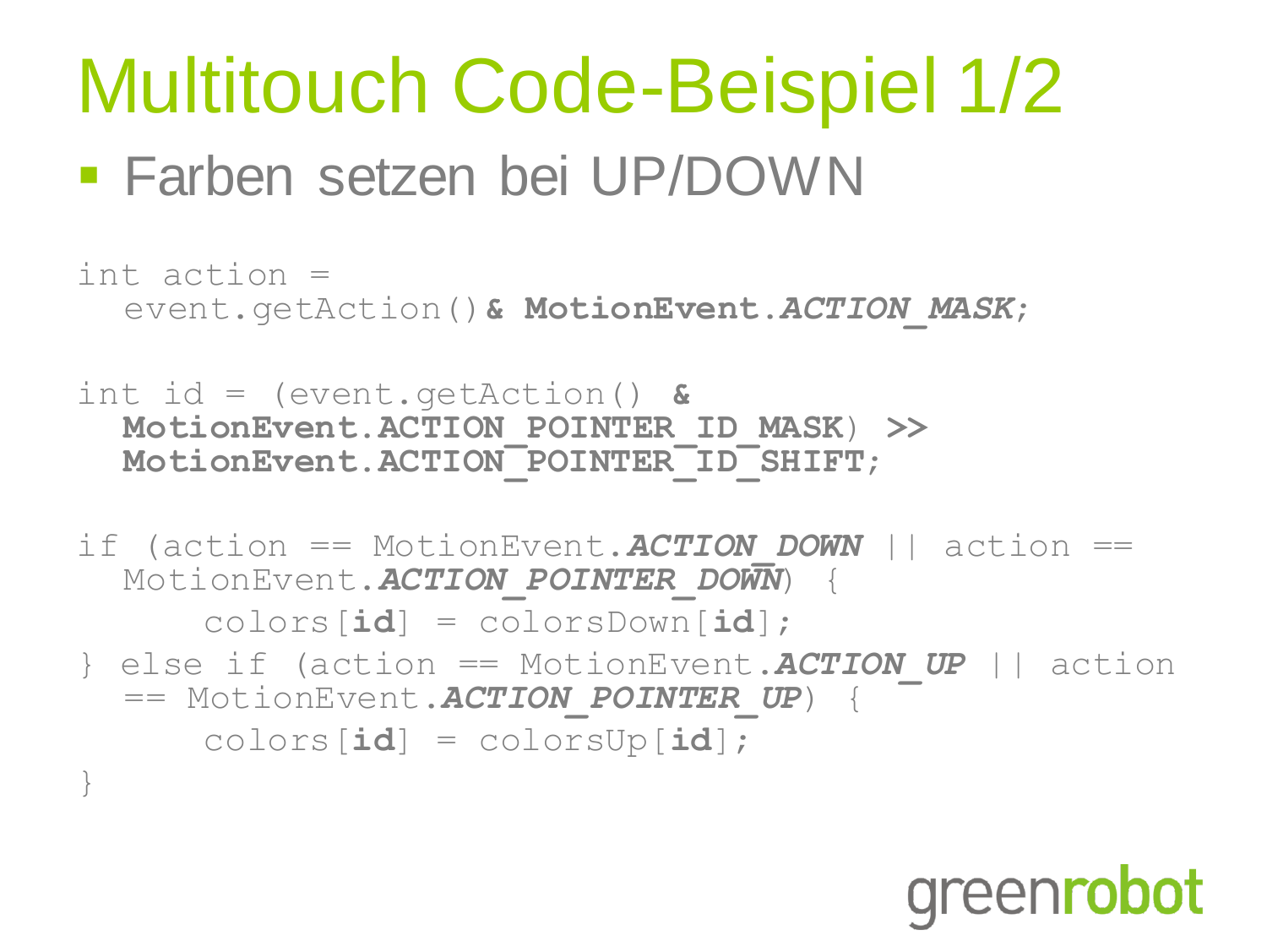# Multitouch Code-Beispiel 2/2

#### **Positionen setzen**

```
int count = event.getPointerCount();
for (int i = 0; i < count; i++) {
     int pointerId = event.getPointerId(i);
    float x = event.getX(i); float y = event.getY(i);
    points[pointerId] = new PointF(x, y);
}
```
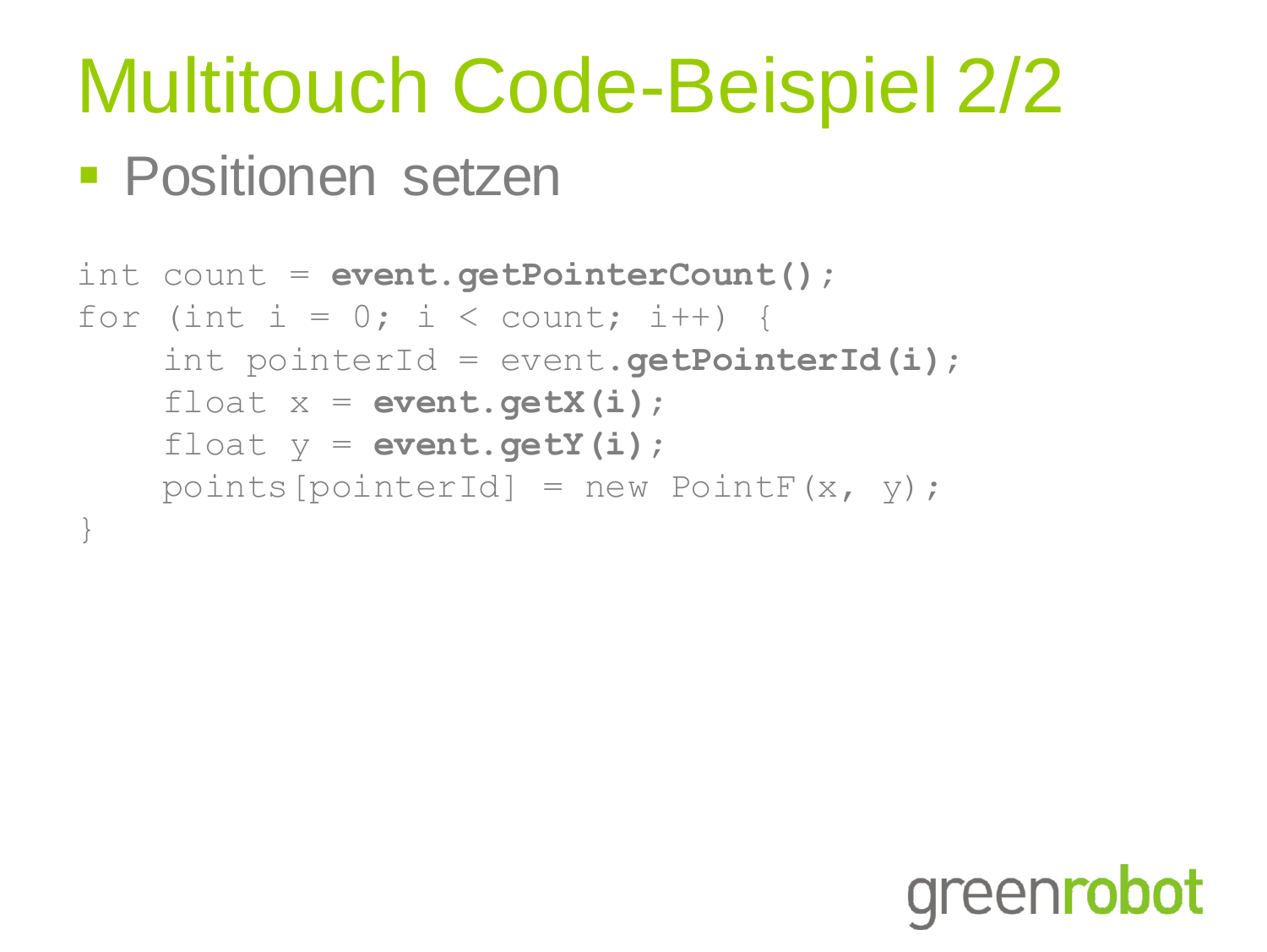# Multitouch Anmerkungen

- **Keine Beschränkung: Anzahl der Punkte**
- **Motorola Milestone Milestone** 
	- Erstes Android 2.0 Gerät
	- Unterstützt nur 2 gleichzeitige Punkte (Finger)
- **HTC Geräte noch beschränkter:** Bounding-Box zwischen 2 Fingern

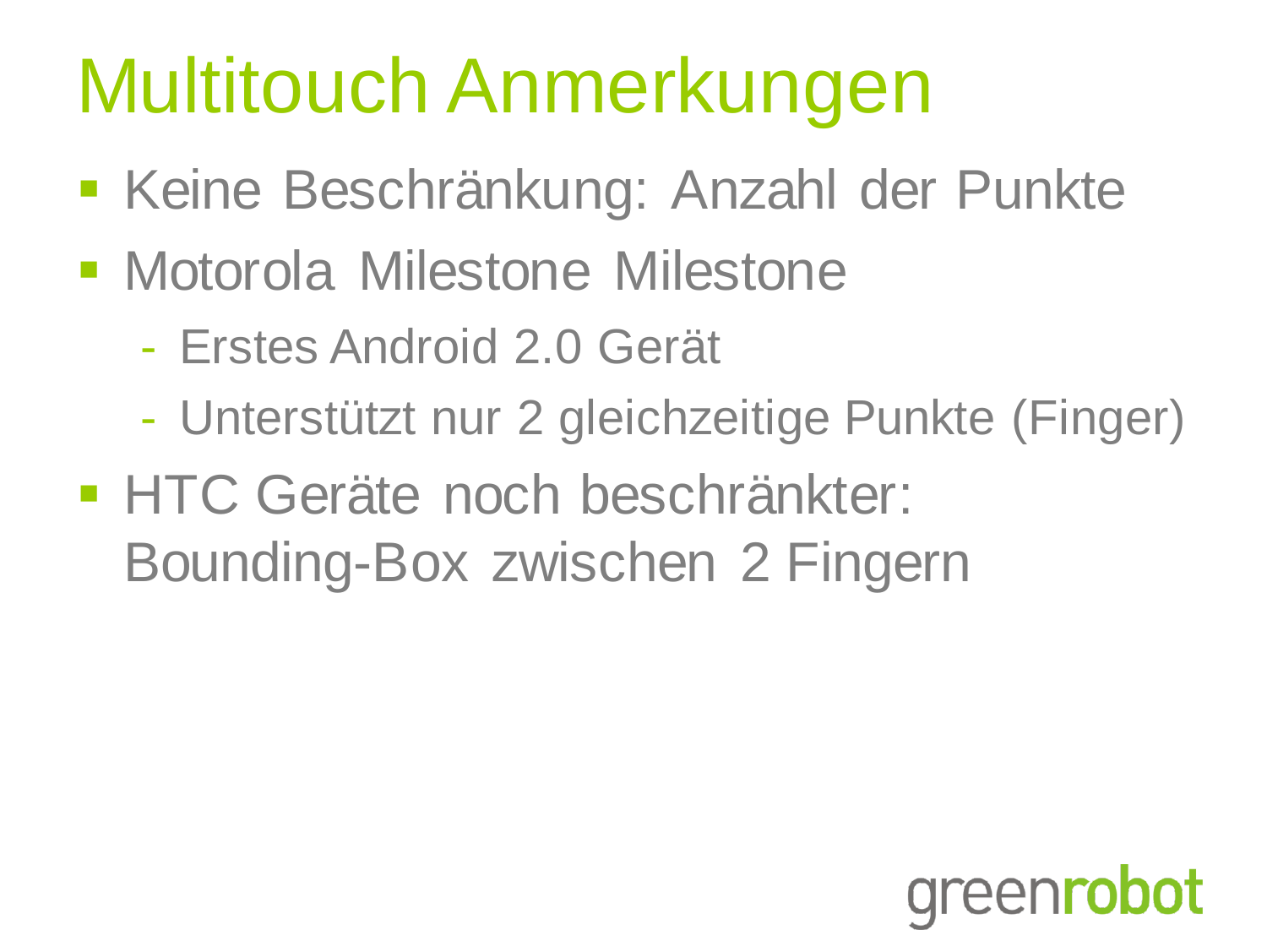# Live Wallpaper

- **Aktiver Home Screen** Hintergrund ab API 2.1
- **Animationen, Interaktion**
- **Als Service realisiert** (WallpaperService)
- **Implementierung über** WallpaperService.Engine
- **EXML Metadaten**



**areenrobot**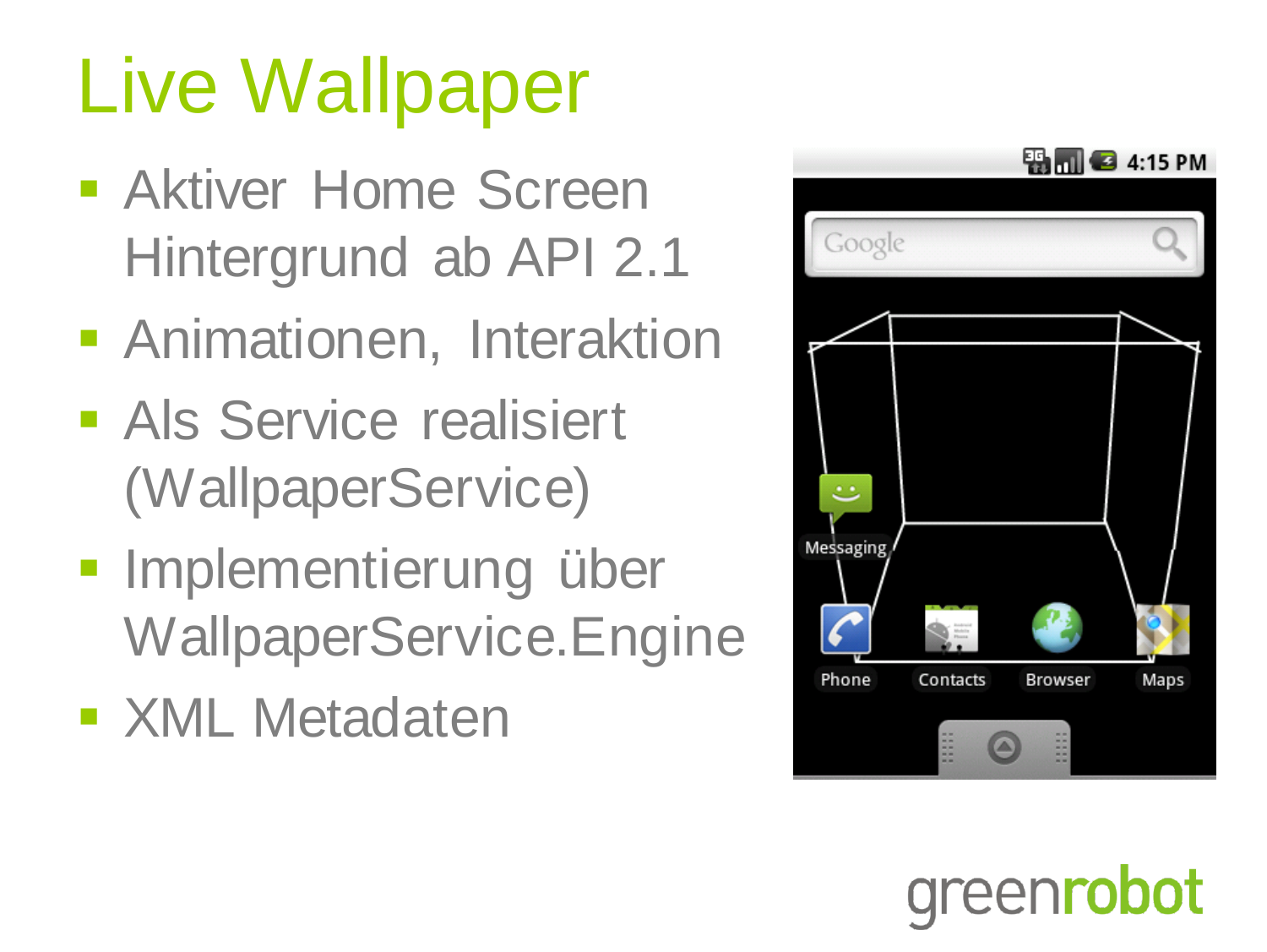## WallpaperService im Manifest

<service android:label=*"@string/wallpaper\_label"*  android:name=*".MyWallpaper1"* **android:permission =**  *"android.permission.BIND\_WALLPAPER">* <intent-filter>  $\zeta$  action android: name = *"android.service.wallpaper.WallpaperService"/>* </intent-filter> <meta-data android:name=*"android.service.wallpaper" android:resource="@xml/myxmlfile" />* </service>

greenrobot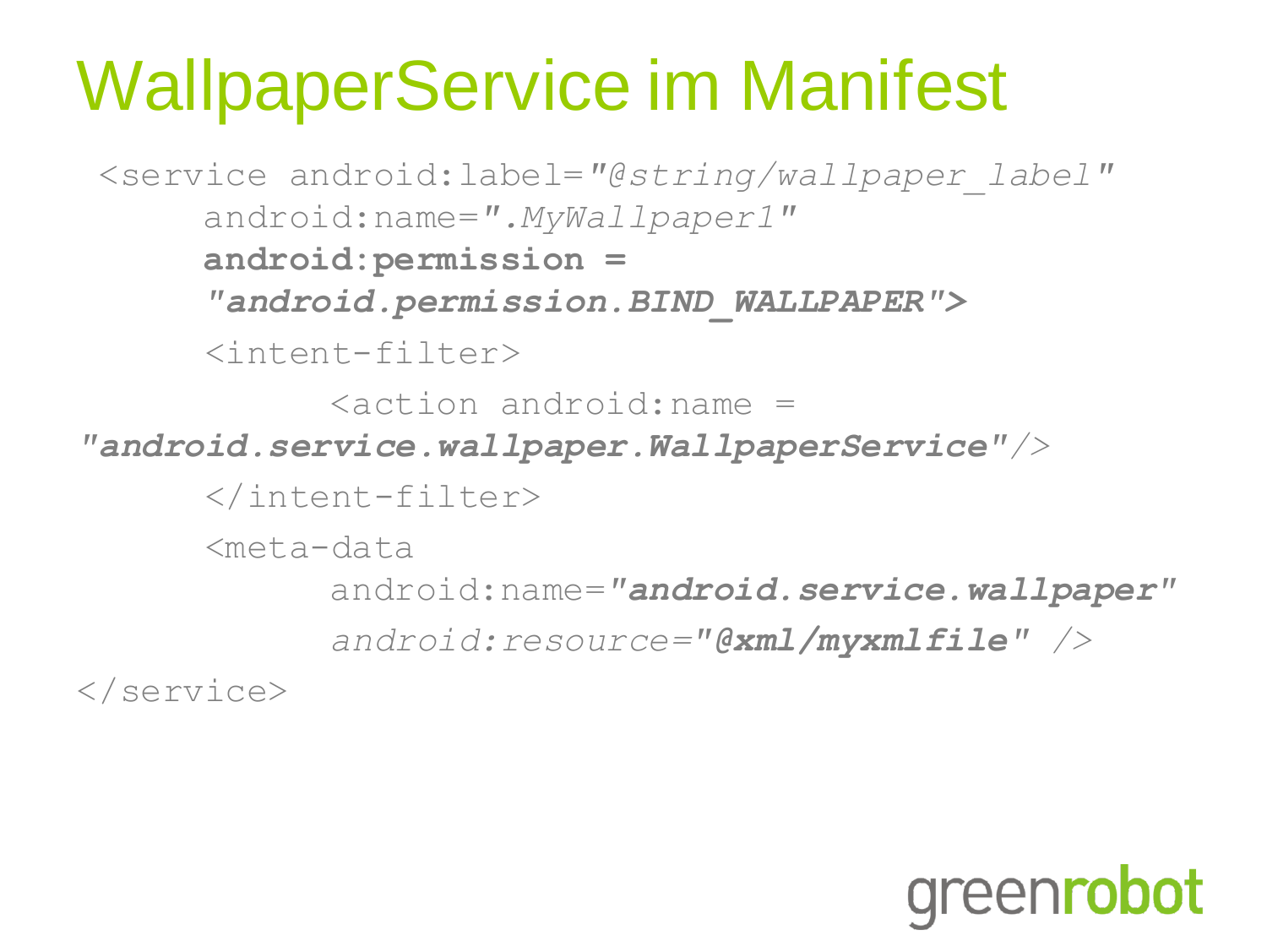## WallpaperService Class

public class MyWallpaper **extends WallpaperService** { @Override public **Engine onCreateEngine()** { return new MyWallpaperEngine(); }

// onCreate, onDestroy, …

}

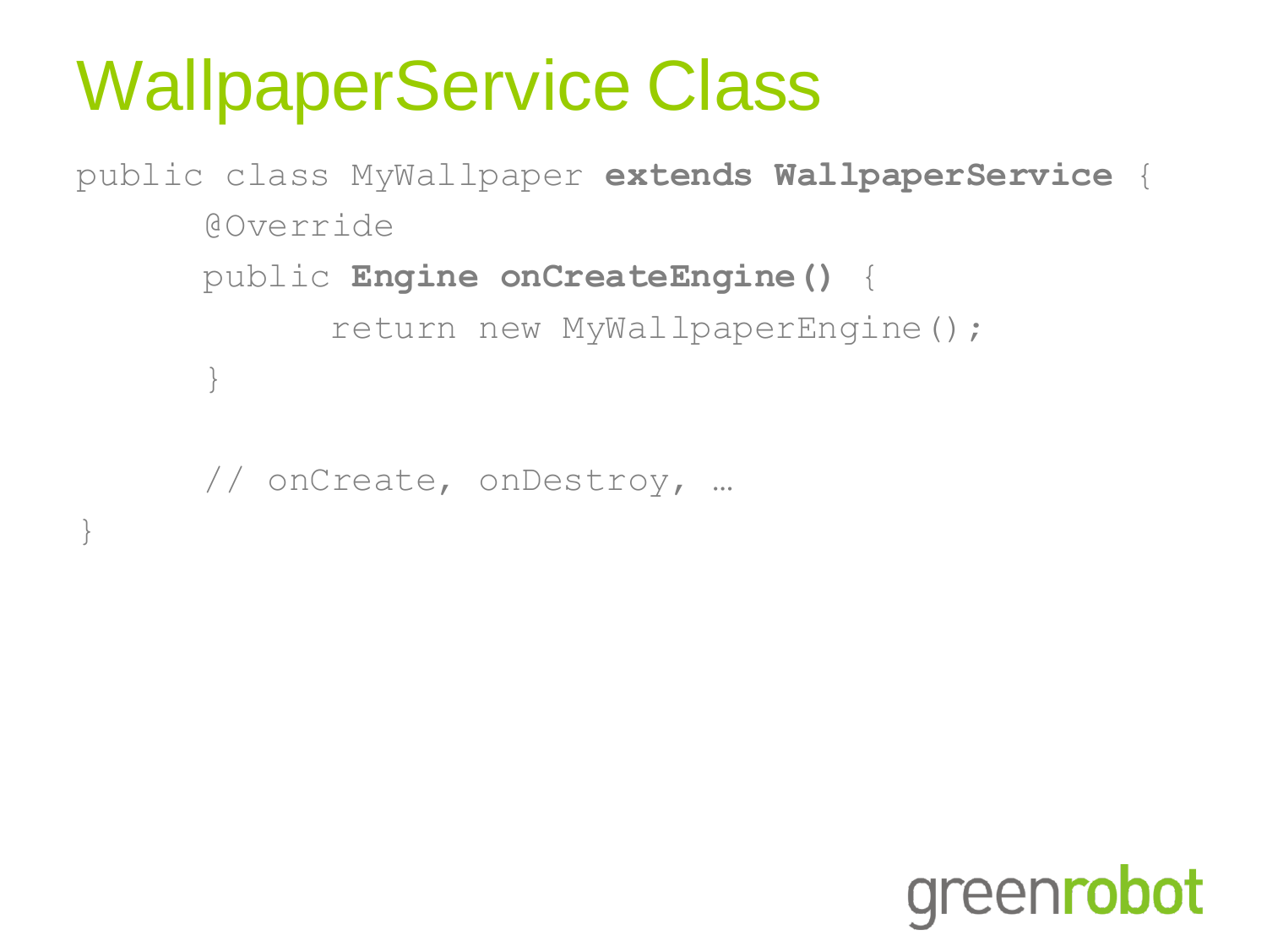# WallpaperService.Engine

- **Life-Cycle Methoden** onCreate, onDestroy
- **Offset-Anderung** onOffsetsChanged
- **Surface Callbacks** onSurface…
- **Interaktion (Touch)** onTouchEvent

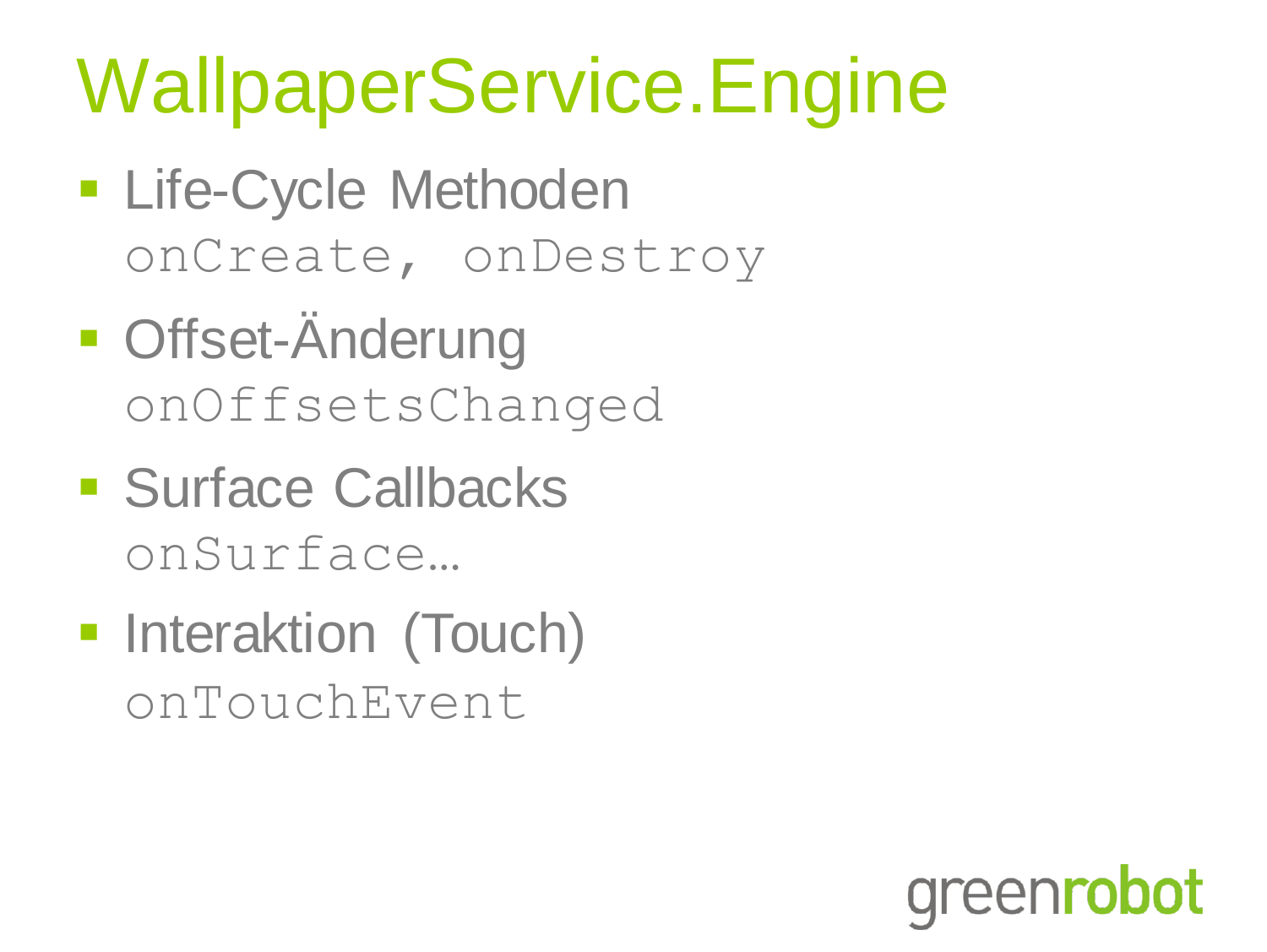# Zeichnen des Wallpapers

#### **SurfaceHolder**

```
final SurfaceHolder holder = getSurfaceHolder();
Canvas c = holder.lockCanvas();
if (c != null) {
   drawSomething(c); 
   holder.unlockCanvasAndPost(c);
}
```
**- Asynchron: mit Thread oder Handler** 

### **areenrobot**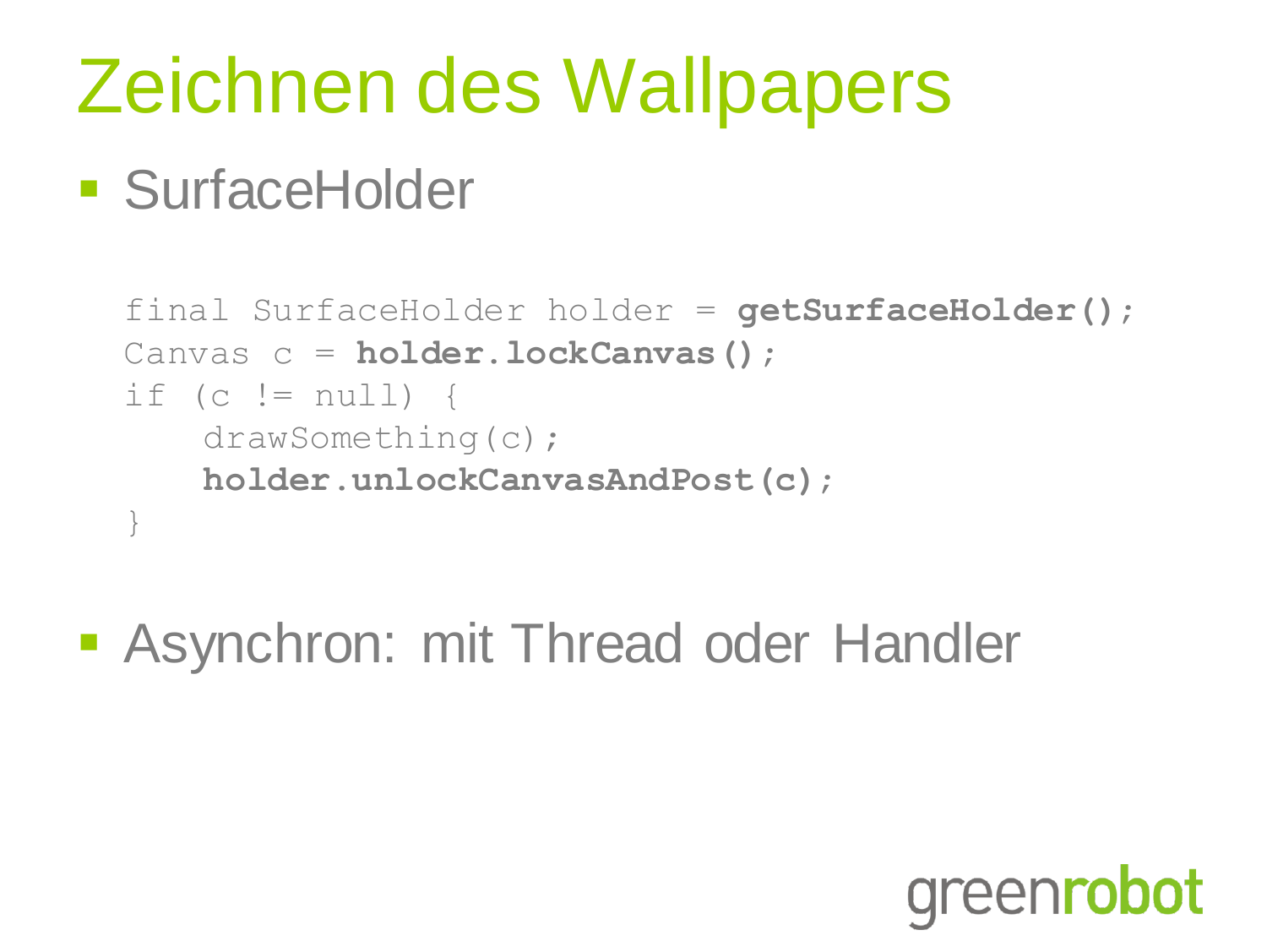# Wallpaper Einstellungen

#### **Im Manifest Verweis auf Datei in res/xml/**

<?xml version="1.0" encoding="UTF-8"?> <wallpaper xmlns:android = "http://schemas.android.com/apk/res/android" android:**thumbnail**="@drawable/thumbnail" android:**description**="@string/description" android:**settingsActivity**="PreferenceActivity"/>

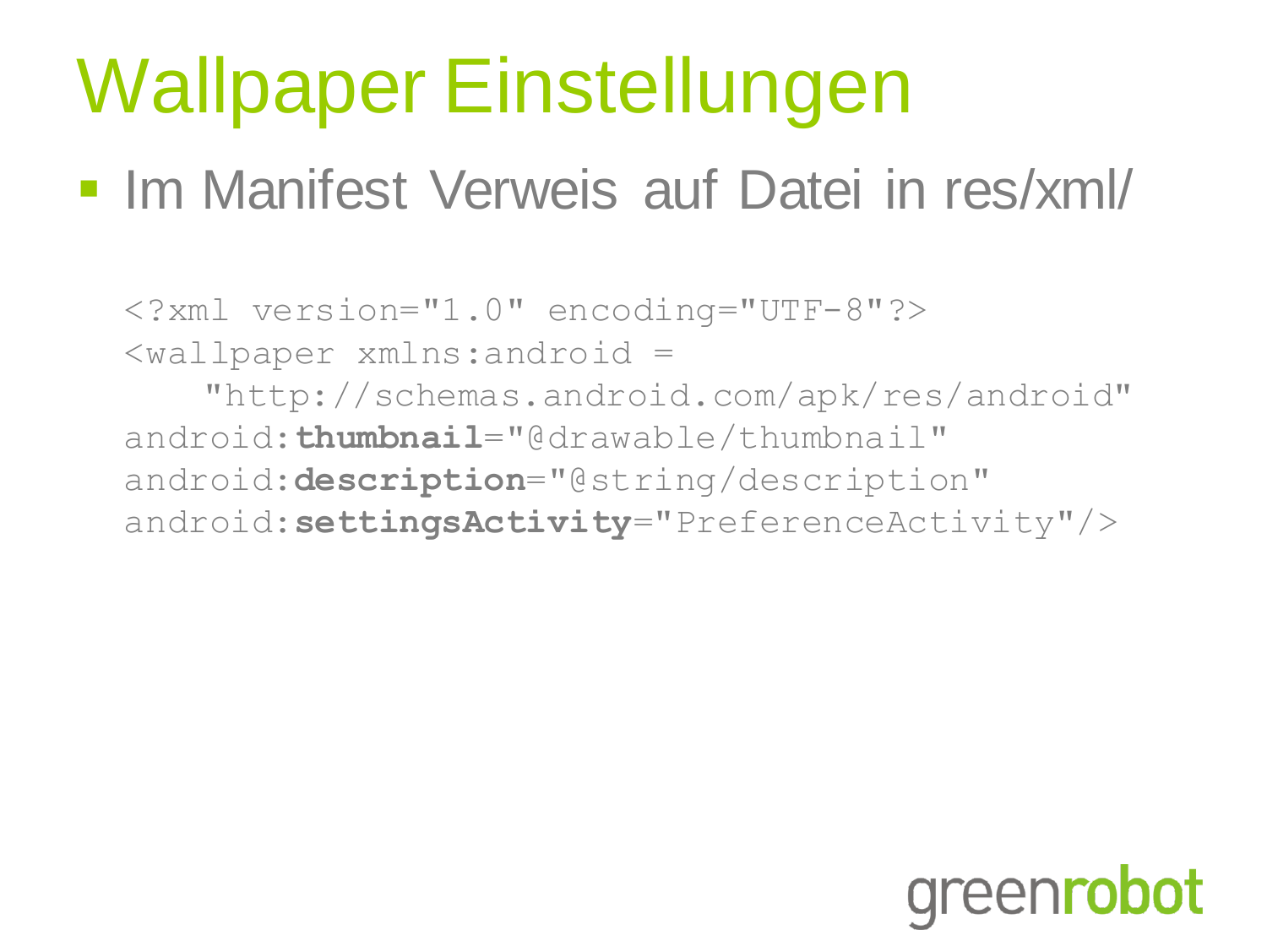## Wunschliste Android 3.0

- **JIT Compiler**
- **Hardware-beschleunigtes Rendering**
- **OpenGL ES 2.0**
- **Market Verbesserungen** 
	- Bezahlmöglichkeiten
	- In-App Käufe
- **FiTunes Pendant für Desktop** (Synchronisieren & Verwalten)
- **Einheitliches Multitouch**